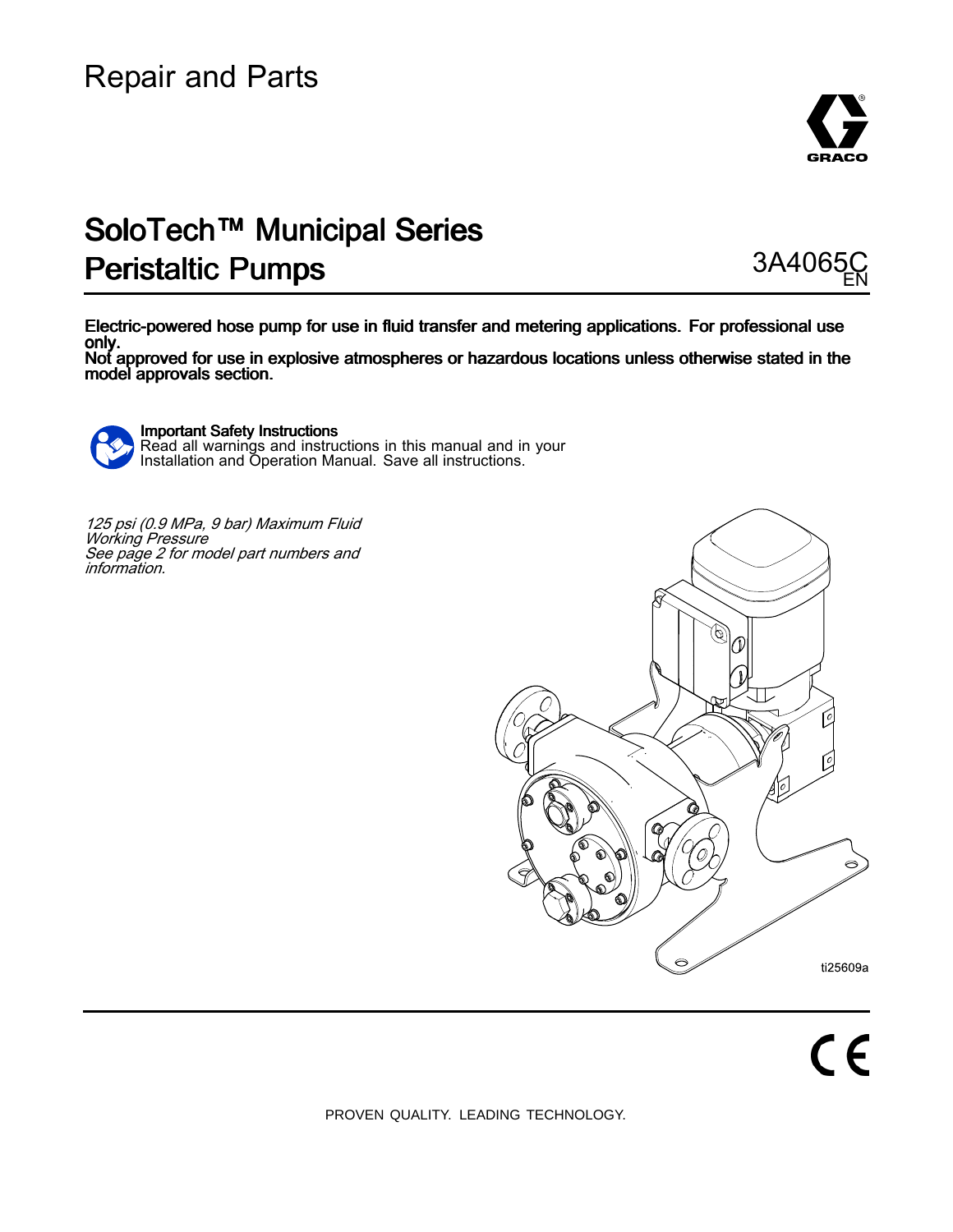# Contents

# Related Manuals

| Manual Number | Title                                                                   |
|---------------|-------------------------------------------------------------------------|
| 3A4064        | SoloTech Municipal Series Peristaltic Pumps, Installation and Operation |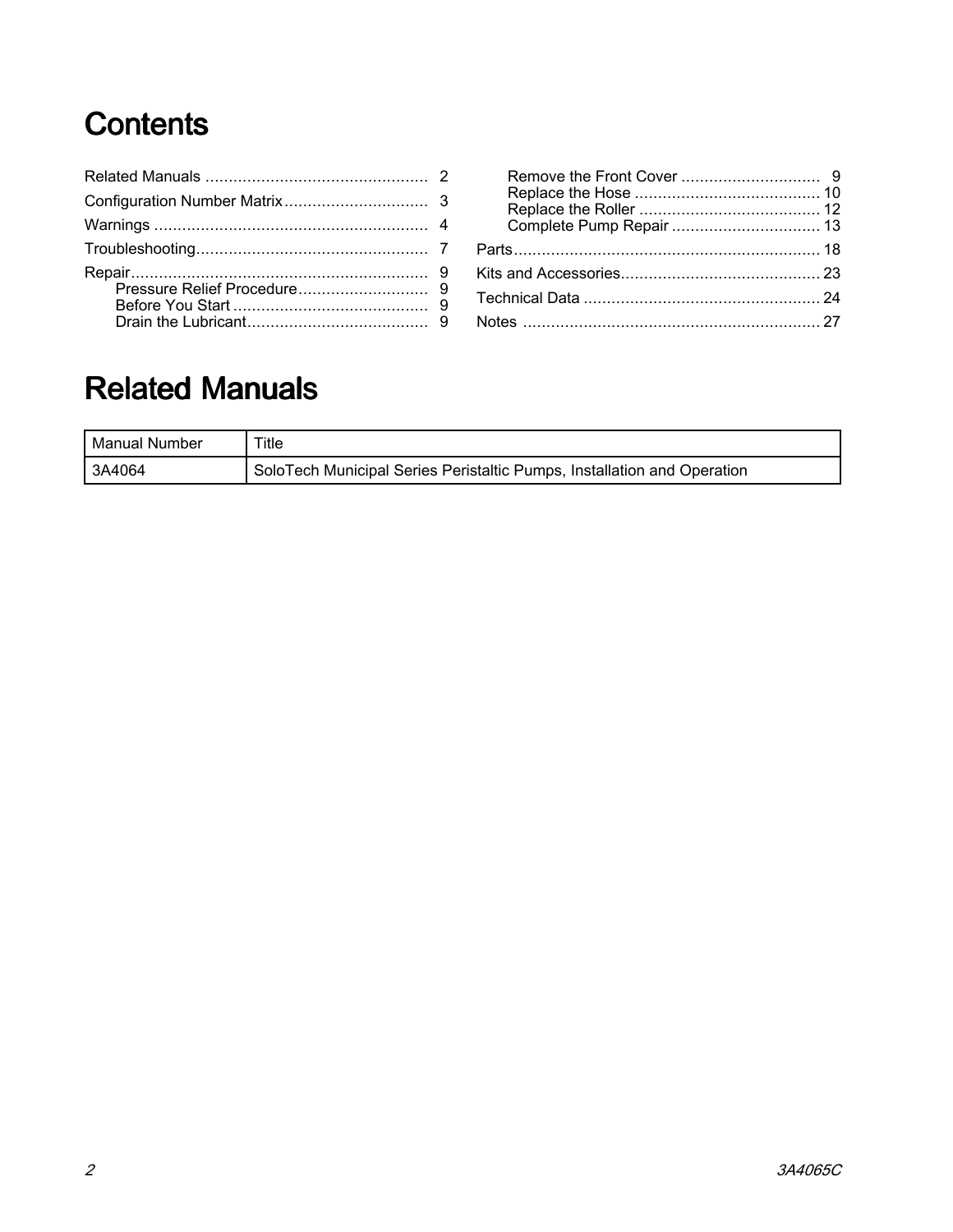# <span id="page-2-0"></span>**Configuration Number Matrix**

Check the identification plate (ID) for the Configuration Number of your pump. Use the following matrix to define the components of your pump.

### Sample Configuration Number: ST23 MAC NR SS A1 A1 M

| IS1           | 23              | <b>MAC</b> | <b>NR</b>        | <b>SS</b>        | A <sub>1</sub> |          | M              |
|---------------|-----------------|------------|------------------|------------------|----------------|----------|----------------|
| Pump<br>Model | Hose Size Motor |            | Hose<br>Material | Barb<br>Material | Roller         | 'Housing | <b>Options</b> |

| Model     |    | Hose Size       | <b>Motor/Gear Reducer</b> |                                             |  |  |
|-----------|----|-----------------|---------------------------|---------------------------------------------|--|--|
| <b>ST</b> | 10 | $10 \text{ mm}$ | <b>HAC+</b>               | AC motor with high-speed gear reducer       |  |  |
|           | 23 | 23 mm           | <b>MAC+</b>               | AC motor with medium-speed gear reducer     |  |  |
|           | 26 | 26 mm           | LAC+                      | AC motor with low-speed gear reducer        |  |  |
|           | 30 | 30 mm           | <b>MPM+</b>               | Brushless DC (BLDC) motor with gear reducer |  |  |

| Hose Material/Color |                                                          | <b>Barb Material</b> |                           | Roller         |                    | <b>Housing</b> |            | <b>Options</b> |                     |
|---------------------|----------------------------------------------------------|----------------------|---------------------------|----------------|--------------------|----------------|------------|----------------|---------------------|
| <b>BN</b>           | Nitrile (NBR), Yellow                                    |                      | <b>PV</b> PVDF            | A <sub>1</sub> | Aluminum <b>A1</b> |                | Aluminum M |                | Municipal<br>Series |
| <b>CS</b>           | <b>Chlorosulfonated</b><br>Polyethylene (CSM),<br>Orange | <b>SS</b>            | <b>Stainless</b><br>Steel |                |                    |                |            |                |                     |
| <b>NR</b>           | Natural Rubber, Black                                    |                      |                           |                |                    |                |            |                |                     |

|                               | <b>Approvals</b> |
|-------------------------------|------------------|
| † These models are certified: |                  |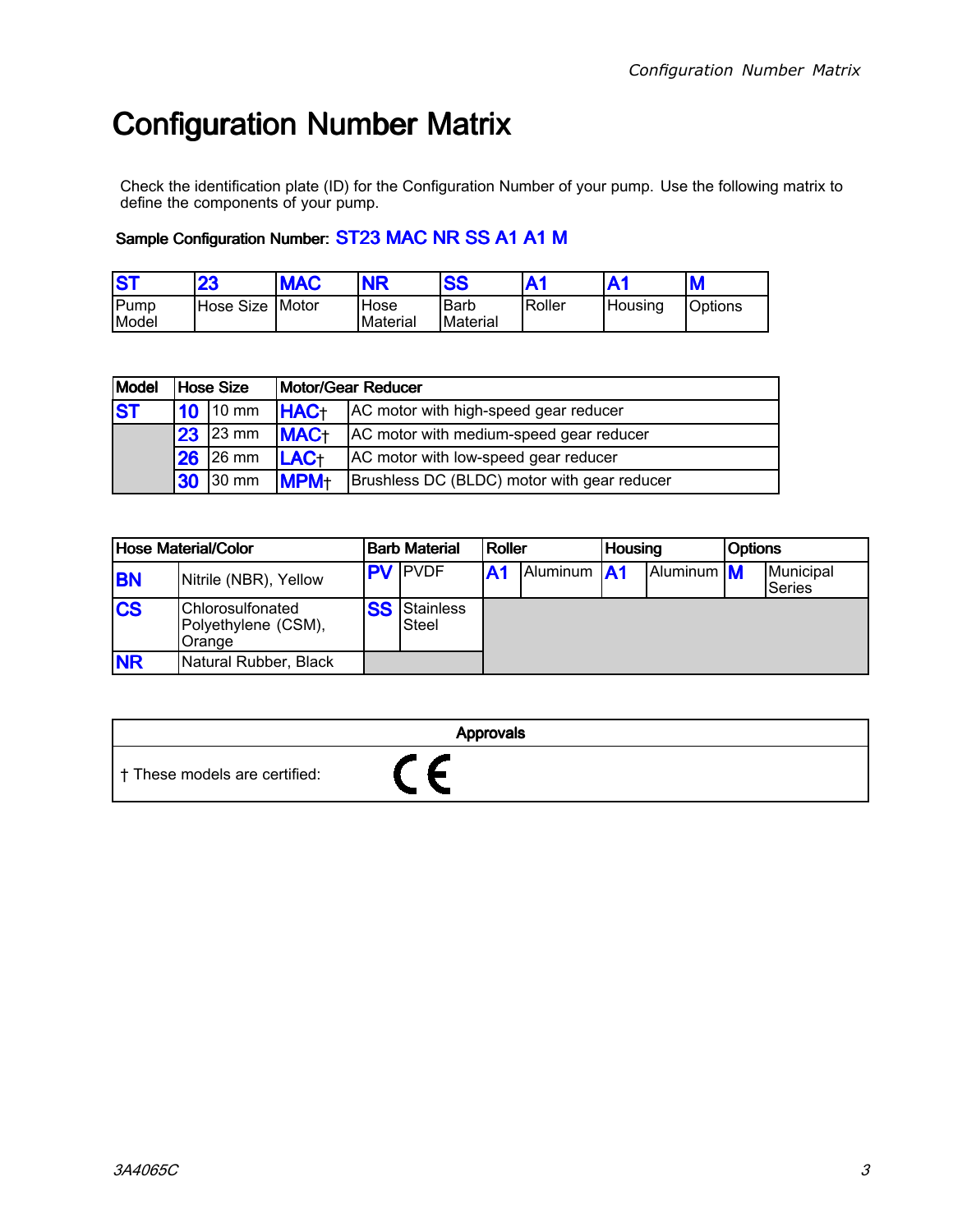# <span id="page-3-0"></span>Warnings

The following warnings are for the setup, use, grounding, maintenance and repair of this equipment. The<br>exclamation point symbol alerts you to a general warning and the bazard symbol refers to procedure spec exclamation point symbol alerts you to a general warning and the hazard symbol refers to procedure-specific<br>risks. When these symbols annear in the body of this manual or on warning labels, refer back to these risks. When these symbols appear in the body of this manual or on warning labels, refer back to these<br>Warnings, Product specific bazard symbols and warnings not covered in this section may appear throu Warnings. Product-specific hazard symbols and warnings not covered in this section may appear throughout<br>the body of this manual where applicable the body of this manual where applicable.

| <b>NWARNING</b>                                                                                                                                                                                           |
|-----------------------------------------------------------------------------------------------------------------------------------------------------------------------------------------------------------|
| <b>FIRE AND EXPLOSION HAZARD</b>                                                                                                                                                                          |
| Flammable fumes, such as solvent and paint fumes, in work area can ignite or explode. Paint<br>or solvent flowing through the equipment can cause static sparking. To help prevent fire and<br>explosion: |
| Use equipment only in well ventilated area.                                                                                                                                                               |
| • Eliminate all ignition sources; such as pilot lights, cigarettes, portable electric lamps, and<br>plastic drop cloths (potential static sparking).                                                      |
| • Ground all equipment in the work area. See Grounding instructions.<br>• Keep work area free of debris, including solvent, rags and gasoline.                                                            |
| • Do not plug or unplug power cords, or turn power or light switches on or off when flammable<br>fumes are present.                                                                                       |
| • Use only grounded hoses.                                                                                                                                                                                |
| • Stop operation immediately if static sparking occurs or you feel a shock. Do not use<br>equipment until you identify and correct the problem.                                                           |
| • Keep a working fire extinguisher in the work area.                                                                                                                                                      |
|                                                                                                                                                                                                           |
| <b>ELECTRIC SHOCK HAZARD</b><br>This equipment must be grounded. Improper grounding, setup, or usage of the system can<br>cause electric shock.                                                           |
| Turn off and remove power at main switch before disconnecting any cables and before<br>servicing or installing equipment.                                                                                 |
| Connect only to grounded power source.                                                                                                                                                                    |
| • All electrical wiring must be done by a qualified electrician and comply with all local codes<br>and regulations.                                                                                       |
| • Wait five minutes for capacitor discharge before opening equipment.                                                                                                                                     |
| • Always use the recommended amount of genuine Graco hose lubricant to minimize build-up<br>of static electricity.                                                                                        |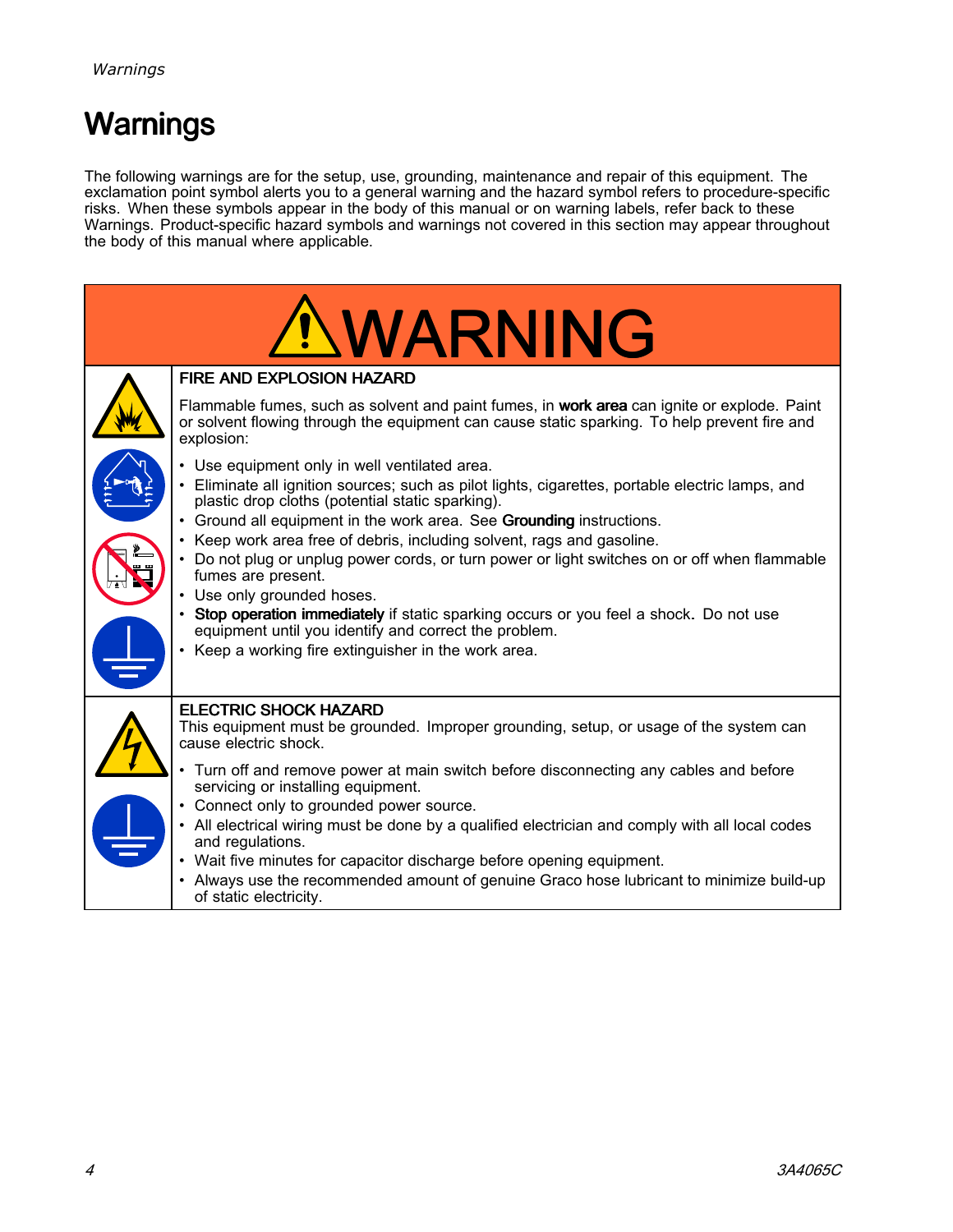|                         | <b>WARNING</b>                                                                                                                                                                                                                                                                                                                                                                                                                                                                                                                                                                                                                                                                                                                                                                                                                                                                                                                                                                                                                                                                                                                                                                                                                                                                                                                                                                                                                                                              |
|-------------------------|-----------------------------------------------------------------------------------------------------------------------------------------------------------------------------------------------------------------------------------------------------------------------------------------------------------------------------------------------------------------------------------------------------------------------------------------------------------------------------------------------------------------------------------------------------------------------------------------------------------------------------------------------------------------------------------------------------------------------------------------------------------------------------------------------------------------------------------------------------------------------------------------------------------------------------------------------------------------------------------------------------------------------------------------------------------------------------------------------------------------------------------------------------------------------------------------------------------------------------------------------------------------------------------------------------------------------------------------------------------------------------------------------------------------------------------------------------------------------------|
| a/bar/PSI<br>Pa/bar/PSI | PRESSURIZED EQUIPMENT HAZARD<br>Fluid from the equipment, leaks, or ruptured components can splash in the eyes or on skin<br>and cause serious injury.<br>• Follow the Pressure Relief Procedure when you stop spraying/dispensing and before<br>cleaning, checking, or servicing equipment.<br>Tighten all fluid connections before operating the equipment.<br>Check hoses, tubes, and couplings daily. Replace worn or damaged parts immediately.                                                                                                                                                                                                                                                                                                                                                                                                                                                                                                                                                                                                                                                                                                                                                                                                                                                                                                                                                                                                                        |
| MPa/bar/PSI             | <b>EQUIPMENT MISUSE HAZARD</b><br>Misuse can cause death or serious injury.<br>Do not operate the unit when fatigued or under the influence of drugs or alcohol.<br>Do not exceed the maximum working pressure or temperature rating of the lowest rated<br>system component. See Technical Data in all equipment manuals.<br>Use fluids and solvents that are compatible with equipment wetted parts. See Technical Data<br>in all equipment manuals. Read fluid and solvent manufacturer's warnings. For complete<br>information about your material, request Safety Data Sheet (SDS) from distributor or retailer.<br>Turn off all equipment and follow the Pressure Relief Procedure when equipment is not in use.<br>Check equipment daily. Repair or replace worn or damaged parts immediately with genuine<br>manufacturer's replacement parts only.<br>• Do not alter or modify equipment. Alterations or modifications may void agency approvals<br>and create safety hazards.<br>• Make sure all equipment is rated and approved for the environment in which you are using it.<br>• Use equipment only for its intended purpose. Call your distributor for information.<br>• Route hoses and cables away from traffic areas, sharp edges, moving parts, and hot surfaces.<br>Do not kink or over bend hoses or use hoses to pull equipment.<br>$\bullet$<br>• Keep children and animals away from work area.<br>• Comply with all applicable safety regulations. |
| MPa/bar/PSI             | <b>THERMAL EXPANSION HAZARD</b><br>Fluids subjected to heat in confined spaces, including hoses, can create a rapid rise in pressure<br>due to the thermal expansion. Over-pressurization can result in equipment rupture and serious<br>injury.<br>• Open a valve to relieve the fluid expansion during heating.<br>• Replace hoses proactively at regular intervals based on your operating conditions.                                                                                                                                                                                                                                                                                                                                                                                                                                                                                                                                                                                                                                                                                                                                                                                                                                                                                                                                                                                                                                                                   |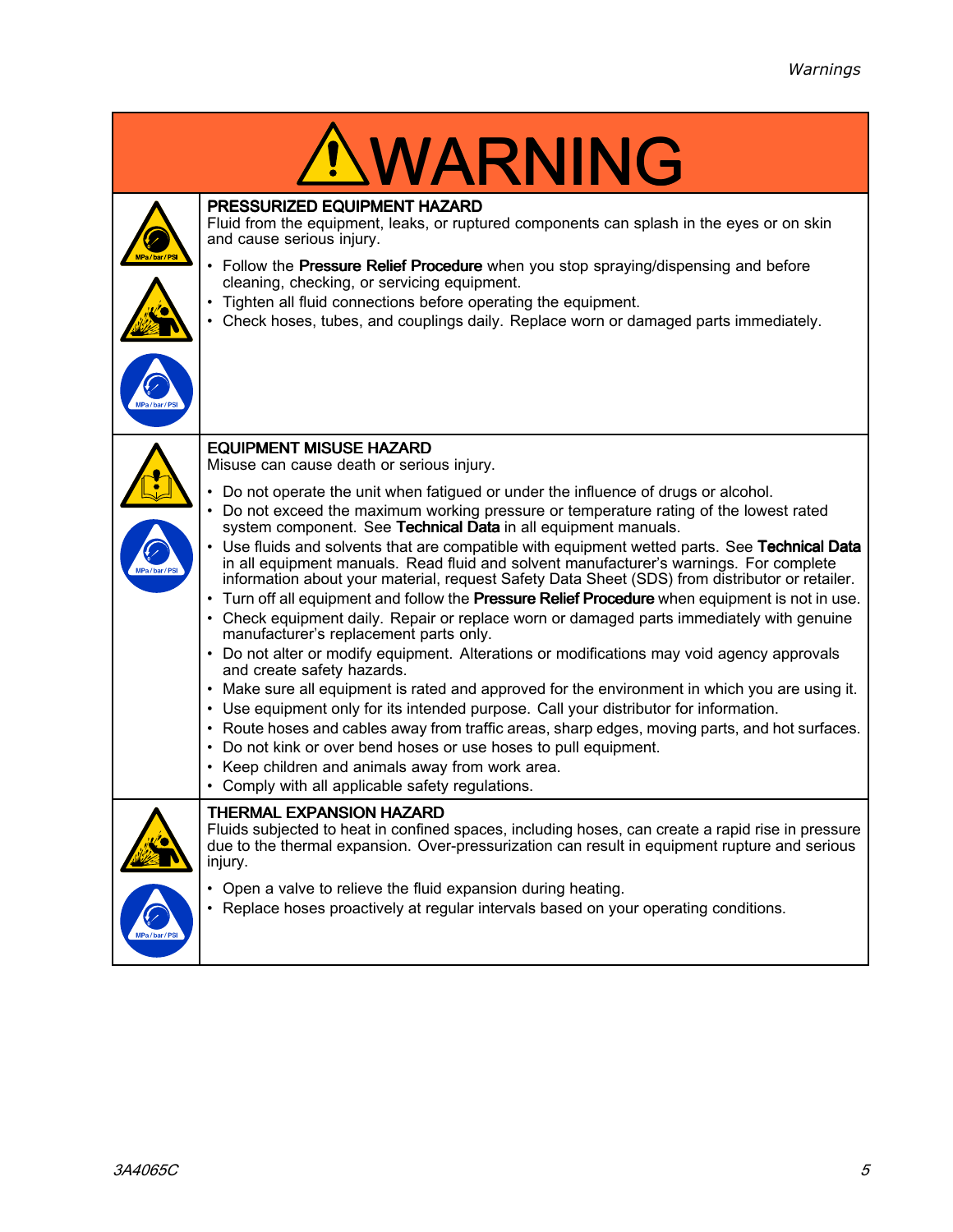|            | <b>NWARNING</b>                                                                                                                                                                                                                                                                         |
|------------|-----------------------------------------------------------------------------------------------------------------------------------------------------------------------------------------------------------------------------------------------------------------------------------------|
|            | <b>MOVING PARTS HAZARD</b><br>Moving parts can pinch, cut or amputate fingers and other body parts.                                                                                                                                                                                     |
| Pa/bar/PS  | • Keep clear of moving parts.<br>• Do not operate equipment with protective guards or covers removed.<br>• Pressurized equipment can start without warning. Before checking, moving, or servicing<br>equipment, follow the Pressure Relief Procedure and disconnect all power sources.  |
|            | <b>ENTANGLEMENT HAZARD</b><br>Rotating parts can cause serious injury.                                                                                                                                                                                                                  |
|            | • Keep clear of moving parts.<br>• Do not operate equipment with protective guards or covers removed.<br>• Do not wear loose clothing, jewelry or long hair while operating equipment.<br>• Equipment can start without warning. Before checking, moving or servicing equipment, follow |
| MPa/bar/PS | the Pressure Relief Procedure and disconnect all power sources.                                                                                                                                                                                                                         |
|            | <b>TOXIC FLUID OR FUMES</b><br>Toxic fluids or fumes can cause serious injury or death if splashed in the eyes or on skin,<br>inhaled, or swallowed.                                                                                                                                    |
|            | • Read the Safety Data Sheet (SDS) to know the specific hazards of the fluids you are using.<br>• Store hazardous fluid in approved containers, and dispose of it according to applicable<br>guidelines.                                                                                |
|            | <b>BURN HAZARD</b><br>Equipment surfaces and fluid that is heated can become very hot during operation. To avoid<br>severe burns:                                                                                                                                                       |
|            | • Do not touch hot fluid or equipment.<br>• Store hazardous fluid in approved containers, and dispose of it according to applicable<br>guidelines.                                                                                                                                      |
|            | PERSONAL PROTECTIVE EQUIPMENT<br>Wear appropriate protective equipment when in the work area to help prevent serious injury,<br>including eye injury, hearing loss, inhalation of toxic fumes, and burns. Protective equipment<br>includes but is not limited to:                       |
|            | • Protective eyewear, and hearing protection.<br>• Respirators, protective clothing, and gloves as recommended by the fluid and solvent<br>manufacturer.                                                                                                                                |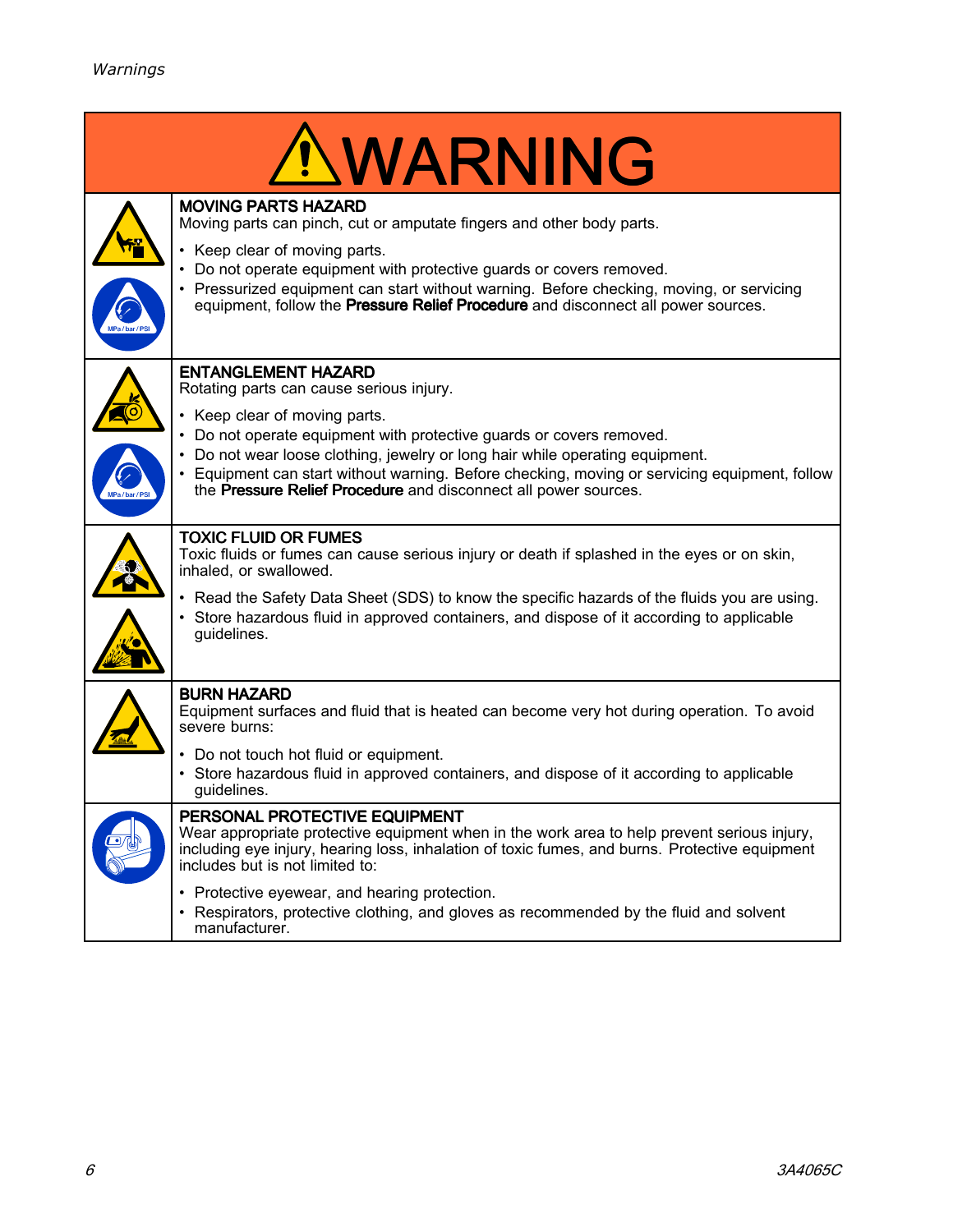# <span id="page-6-0"></span>**Troubleshooting**



### NOTE:

- Follow the Pressure Relief [Procedure,](#page-8-0) page [9](#page-8-0) .
- Check all possible remedies before disassembling the pump.

See the Operation Manual (334859) for troubleshooting or error information on the Graco Motor Control.

| Problem                | Cause                                                         | <b>Solution</b>                                                                                     |
|------------------------|---------------------------------------------------------------|-----------------------------------------------------------------------------------------------------|
| Hammering in piping.   | Inlet or outlet pipe diameter is too<br>small.                | Increase the pipe size or add<br>pulsation dampeners.                                               |
|                        | Pump speed is too high.                                       | Reduce the speed of the pump.                                                                       |
|                        | Inlet or outlet connections are not<br>properly anchored.     | Secure the piping.                                                                                  |
|                        | Inlet or outlet pressures are too<br>high.                    | Add pulsation dampeners.                                                                            |
| High pump temperature. | Lubricant level is low.                                       | Add hose lubricant to the proper<br>level.                                                          |
|                        | Improper lubricant is being used.                             | Use only genuine Graco glycerin<br>hose lubricant for low temperature<br>operation.                 |
|                        | Pumped fluid temperature is too<br>high.                      | Consult your Graco distributor for<br>maximum temperature limits of<br>your pump and hose material. |
|                        | Pump speed is too high or the<br>pump is undersized.          | Reduce the pump speed or switch<br>to a larger pump.                                                |
| High outlet pressure.  | Outlet line is blocked.                                       | Clear any obstructions in the outlet<br>line.                                                       |
|                        | Pipe diameter is narrowed due to<br>settled solids.           | Flush/remove as required.                                                                           |
|                        | Viscosity or specific gravity of<br>pumped fluid is too high. | Consult your Graco distributor for<br>suitable operating conditions for<br>your pump.               |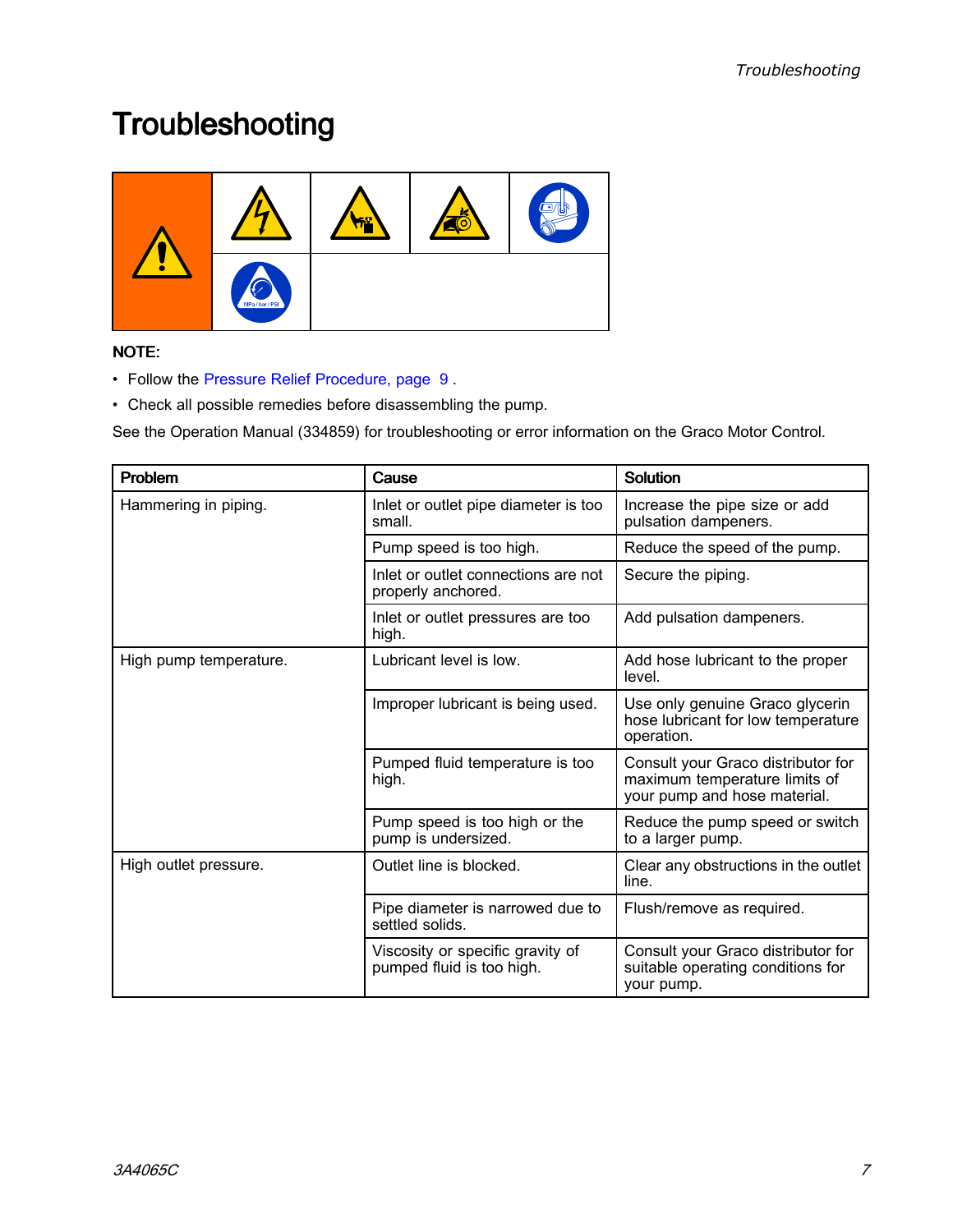| Problem                                               | Cause                                                                                      | <b>Solution</b>                                                                                                                                          |
|-------------------------------------------------------|--------------------------------------------------------------------------------------------|----------------------------------------------------------------------------------------------------------------------------------------------------------|
| Low inlet pressure.                                   | The hose has failed.                                                                       | Replace with a new hose and<br>lubricant.                                                                                                                |
|                                                       | Inlet line is blocked.                                                                     | Clear any obstructions in the inlet<br>line.                                                                                                             |
|                                                       | Inlet line is too long or too small.                                                       | Try to locate the pump as near<br>to the fluid source as possible.<br>Oversize the inlet piping when<br>possible.                                        |
|                                                       | Viscosity or specific gravity of<br>pumped fluid is too high.                              | Consult your Graco distributor for<br>suitable operating conditions for<br>your pump.                                                                    |
| Low flow.                                             | The hose has failed.                                                                       | Replace with a new hose and<br>lubricant.                                                                                                                |
|                                                       | The back pressure is too high for<br>the combination of fluid viscosity<br>and cycle rate. | Reduce back pressure and/or<br>increase your cycle rate.                                                                                                 |
| Poor hose life.                                       | Hose is incompatible with the fluid<br>being pumped.                                       | Consult your Graco distributor to<br>see if you have the correct hose<br>for your application.                                                           |
|                                                       | Hose has failed due to normal<br>wear.                                                     | Replace.                                                                                                                                                 |
|                                                       | Excessive pulsations have<br>weakened the hose.                                            | If you pump is equipped with a<br>pulsation dampener, adjust its<br>pressure. If you do not have a<br>dampener, consult your Graco<br>distributor.       |
|                                                       | Outlet pressure is too high.                                                               | Check items listed in "High outlet<br>pressure." Running the pump<br>against a closed valve, even for a<br>short amount of time, may damage<br>the hose. |
|                                                       | Solids have settled in the hose.                                                           | Flush the pump and hose prior to<br>turning the pump off.                                                                                                |
| Hose lubricant is leaking from the<br>front cover.    | The cover bolts are not tight<br>enough.                                                   | Refer to torque specifications in<br>Install the Front Cover, page 17.                                                                                   |
|                                                       | The cover gasket is worn or<br>damaged.                                                    | Replace.                                                                                                                                                 |
| Hose lubricant is leaking from the<br>hose barb area. | Gaskets are missing or worn.                                                               | Replace.                                                                                                                                                 |
| Hose failed because it wrapped<br>around the roller.  | Pump was operated against a<br>closed outlet valve or blocked line.                        | Replace hose. Check pressure<br>relief system. Check that valves<br>are open. Clear any blockages.                                                       |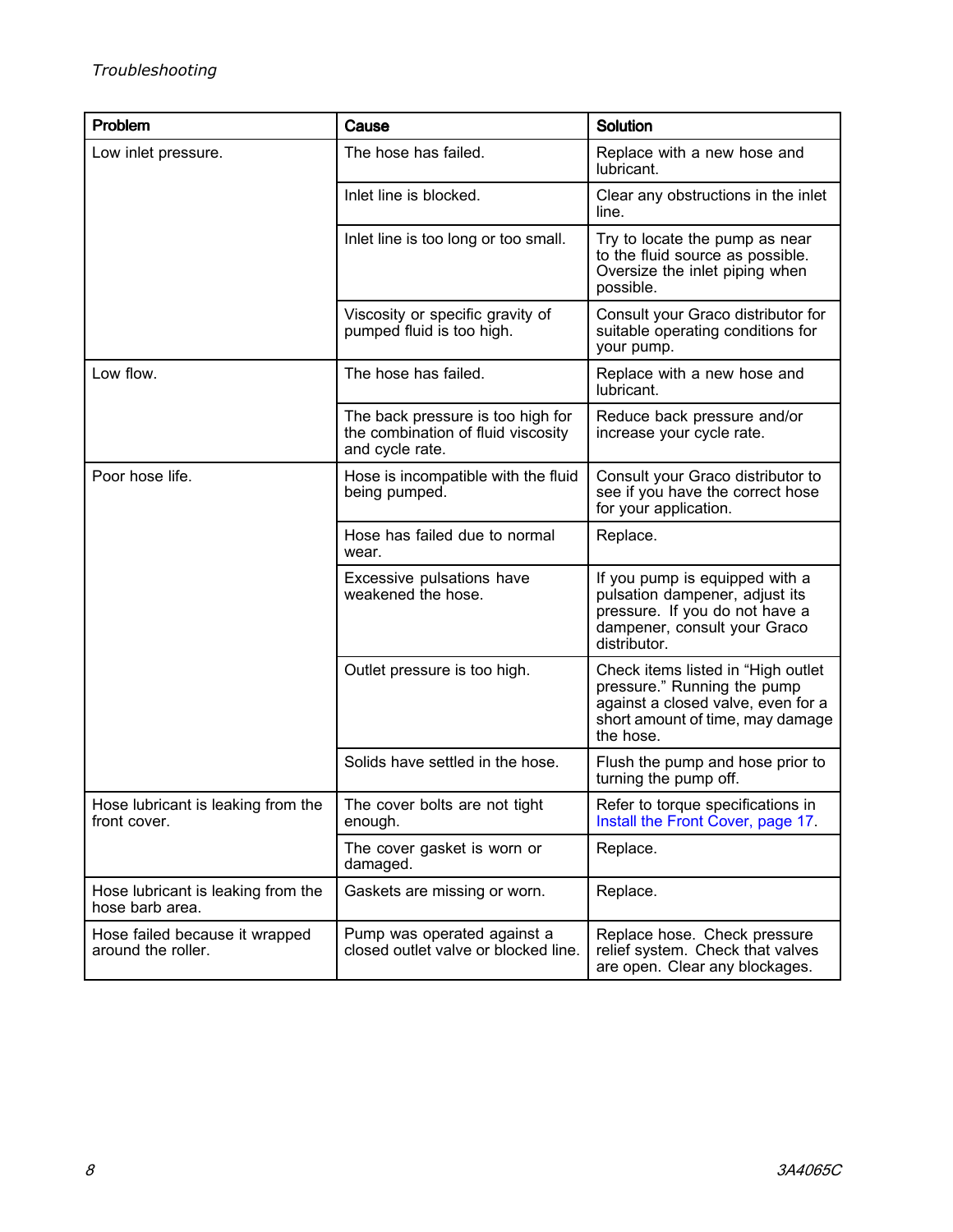## <span id="page-8-0"></span>Repair

## Pressure Relief Procedure



Follow the Pressure Relief Procedure whenever you see this symbol.



This equipment stays pressurized until pressure is relieved manually. To help prevent serious injury from pressurized fluid, such as splashing in the eyes or on skin, follow the Pressure Relief Procedure when you stop pumping and before you clean, check, or service the equipment.

- 1. Remove power from the system.
- 2. Open the dispensing valve, if used.
- 3. Open the fluid drain valve to relieve fluid pressure. Have <sup>a</sup> container ready to catch the drainage.

## Before You Start



- 1. Flush the pump.
- 2. Follow the Pressure Relief Procedure, page <sup>9</sup> .
- 3. Disconnect power to the pump.
- 4. Make sure the pump is electrically isolated. Unexpected operation of the pump can cause serious injury. Remove the fan cover only after the motor has been locked out.

## Drain the Lubricant

- 1. Hold <sup>a</sup> pail under the drain plug (29) and unscrew the plug to drain the lubricant. Dispose of the lubricant properly. Take care, as the lubricant may be contaminated by the pumped fluid.
- 2. Remove the vent plug (30) and flush the pump housing with <sup>a</sup> compatible solvent.



Figure <sup>1</sup> Pump Drain (29) and Vent (30)

## Remove the Front Cover

- 1. Drain the lubricant per the instructions in the previous section.
- 2. See Figure 2, page 10. Use <sup>a</sup> wrench to remove the bolts (45) and washers (52, 53, if present) that hold the front cover (16), removing the top screw and washer (if present) last. Take the cover off the pump. If the cover is stuck, gently break the gasket seal with <sup>a</sup> flat-headed screwdriver between the cover and the housing.

| Pump Model                            | Wrench size     |
|---------------------------------------|-----------------|
| ST <sub>10</sub> and ST <sub>23</sub> | $10 \text{ mm}$ |
| <b>ST26</b>                           | $13 \text{ mm}$ |
| <b>ST30</b>                           | $17 \text{ mm}$ |

3. Remove the front cover gasket (15).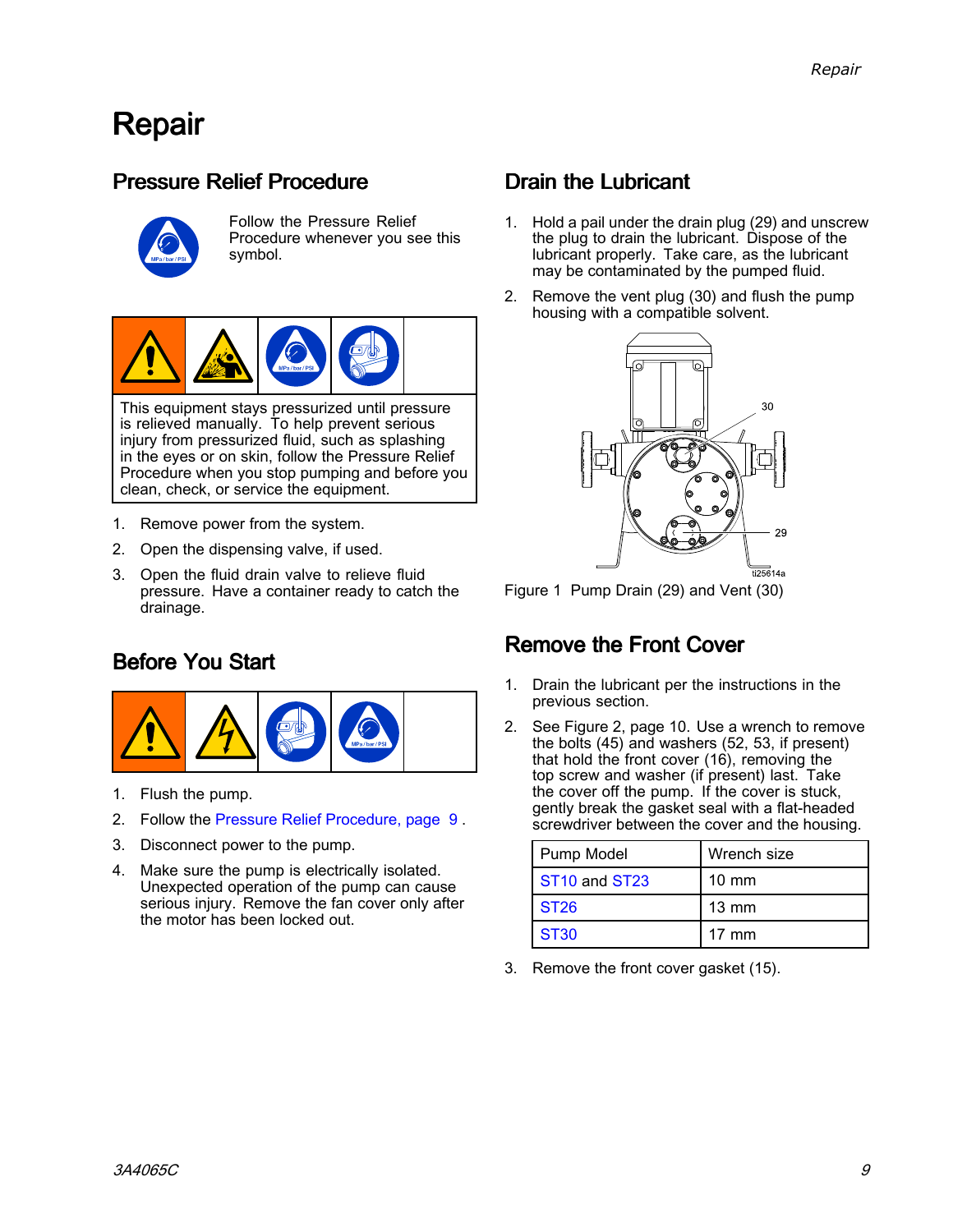## <span id="page-9-0"></span>**Replace the Hose**

#### Remove the Hose



- 1. Follow the Pressure Relief [Procedure,](#page-8-0) page [9](#page-8-0) .
- 2. Follow the steps under Drain the [Lubricant,](#page-8-0) page[9](#page-8-0) , and [Remove](#page-8-0) the Front Cover, page <sup>9</sup> .
- 3. The roller must be moved to remove the hose. Follow the directions for your pump to move the roller between the 4- and 8-o'clock positions while pulling on the hose at the bottom until the hose is free from the roller.
	- a. AC Models: Loosen the screws and remove the motor fan cover (FC). Turn the fan by hand to move the roller.

NOTE: Low RPM pumps and high ratio gearboxes may require many turns of the motor fan to move the roller.

#### b. BLDC Models:

- i. Insert the shaft socket tool (59) into the back of the gearbox.
- ii. Use <sup>a</sup> socket wrench to move the roller.
- iii. Remove the socket from the gearbox.



4. Use <sup>a</sup> wrench to remove the four nuts (35) from the hose barb assembly on one port. Pull the hose so it extends about 2–3 in. (51–76 mm) out of the pump. Remove the nuts (35) from the barb assembly on the other port, and pull the hose so it extends about 2–3 in. (51–76 mm) out of the pump.

| Pump Model                            | Wrench size     |
|---------------------------------------|-----------------|
| ST <sub>10</sub> and ST <sub>23</sub> | $10 \text{ mm}$ |
| ST <sub>26</sub> and ST <sub>30</sub> | $13 \text{ mm}$ |

- 5. Use <sup>a</sup> 7mm wrench or <sup>a</sup> flat-headed screwdriver to loosen the hose clamps (24).
- 6. Pull the barb assembly off of the hose on one side, then remove, the gasket (25) and clamp (24).
- 7. Grasp the hose (14) from the inside of the pump housing and pull it into the pump housing and out of the front. Drain the hose contents into <sup>a</sup> bucket.
- 8. Remove the second barb assembly, the gasket (25) and the clamp (24).
- 9. Pull the other end of the hose into the pump housing and out of the front.
- 10. Remove and safely discard the used hose per your facility's waste disposal policy. Wipe clean the inside of the pump housing.

NOTE: To continue with disassembly, see [Remove](#page-11-0) the Roller, page [12](#page-11-0). If you are replacing the hose, continue with the next section.



Figure <sup>2</sup> Remove or Install the Hose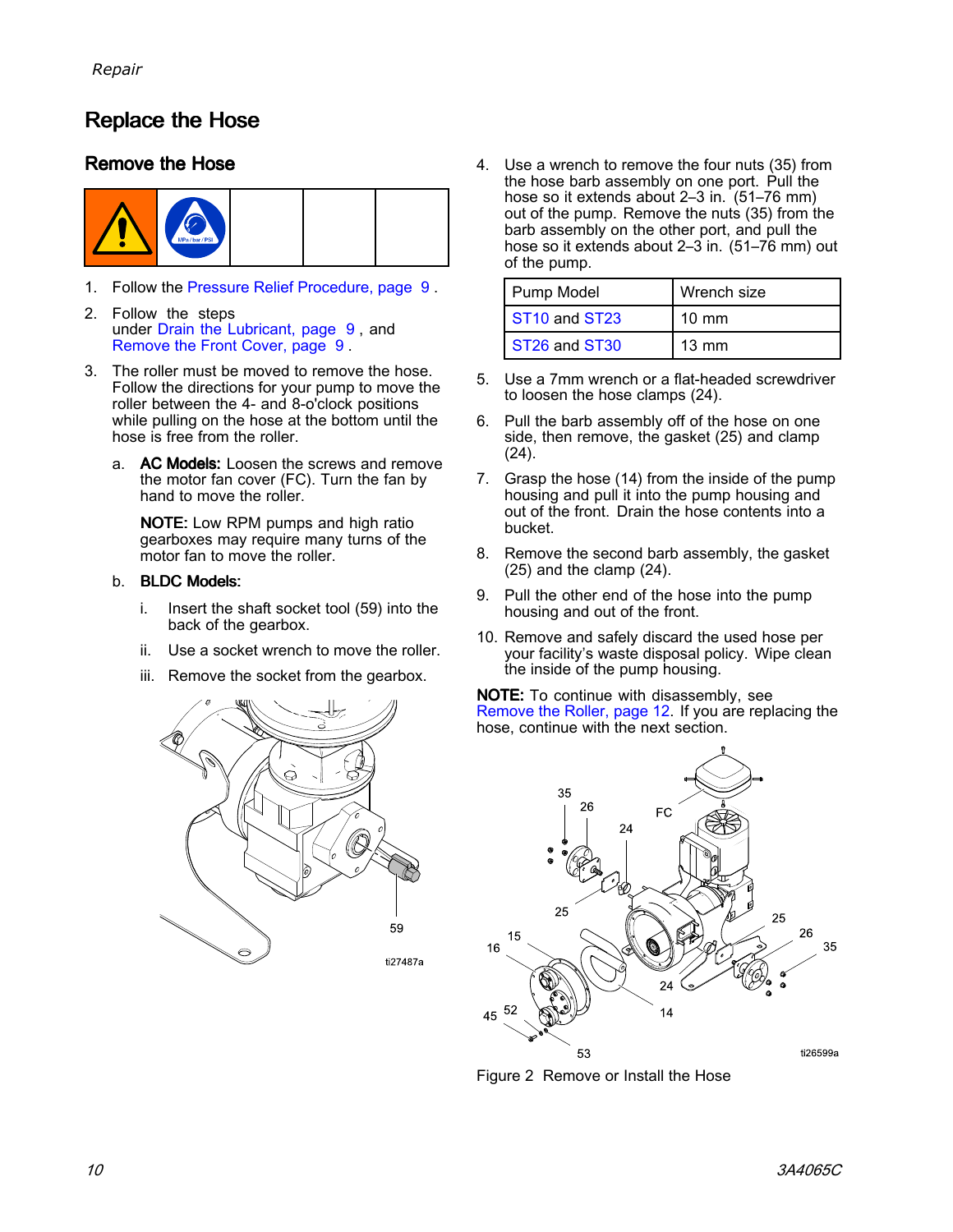#### <span id="page-10-0"></span>Install the Hose

- 1. Install <sup>a</sup> gasket (25) onto each hose barb (28) so that it mates with the plate (26).
- 2. Insert one end of the hose through the left housing port and extend the hose 2–3 in. (51–76 mm) beyond the pump housing (1).
- 3. Orient the hose clamp so the clamp housing aligns with the recessed cavity in the pump housing. Slide the hose clamp over the hose. Slide on the barb assembly.
- 4. Tighten the clamp. Torque to <sup>25</sup> ft-lb (33.9 N•m) plus one full turn. Or, tighten the clamp so that the clamp is flush with the outer hose diameter.
- 5. Push the hose and clamp into the pump housing.
- 6. Use nuts (35) to attach the hose barb assembly to the pump. Torque to the value specified in the table.

| Pump Model                            | Torque              |  |
|---------------------------------------|---------------------|--|
| ST <sub>10</sub> and ST <sub>23</sub> | 8 ft-lb (10.8 N•m)  |  |
| ST <sub>26</sub> and ST <sub>30</sub> | 18 ft-lb (24.4 N•m) |  |

7. Loop the hose <sup>360</sup> degrees and insert the second end through the opposite side port.

- 8. Repeat steps 3–6.
- 9. The roller must be moved to install the hose. Follow the directions for your pump to move the roller. Start at the <sup>4</sup> <sup>o</sup>'clock position and move the roller to the <sup>8</sup> <sup>o</sup>'clock position while pushing the hose in at the bottom. Be sure the hose is past the plane of the cover gasket.
	- a. AC Models: Loosen the screws and remove the motor fan cover. Turn the fan by hand to move the roller.

NOTE: Low RPM pumps and high ratio gearboxes may require many turns of the motor fan to move the roller.

#### b. BLDC Models:

- i. Insert the shaft socket tool (29) into the back of the gearbox.
- ii. Use <sup>a</sup> socket wrench to move the roller.
- 10. AC Models: Reinstall the motor fan cover. BLDC Models: Remove the socket from the gearbox.
- 11. Follow the steps under Install the Front [Cover,](#page-15-0) page [17](#page-16-0).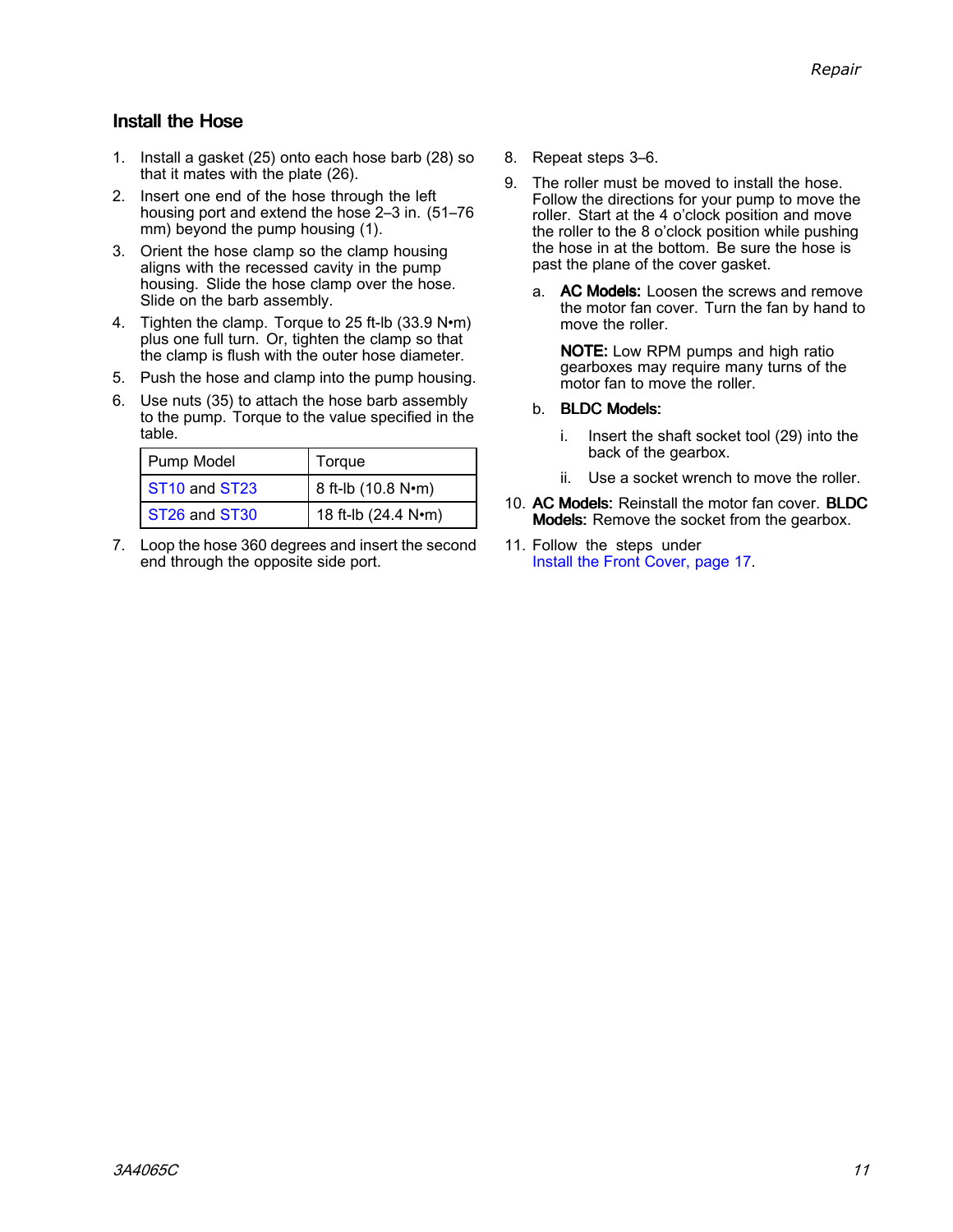## <span id="page-11-0"></span>**Replace the Roller**

The bearings in the roller are sealed and non-serviceable. If the bearings fail, replace the roller assembly.

#### Remove the Roller

- 1. Follow the steps in [Remove](#page-9-0) the Hose, page [10](#page-9-0).
- 2. Use <sup>a</sup> flat-headed screw driver on the inside diameter to pry out the rotary shaft seals (13a and 13b). Discard the seals.
- 3. Use external snap ring pliers to remove the roller retaining ring  $(12)$  from the front of the eccentric shaft (9).
- 4. Pull the roller (11) off the shaft (9).
- 5. Inspect the inside and outside diameter of the roller (11), and replace it if worn or damaged.

NOTE: To continue with disassembly, see Remove the [Eccentric](#page-12-0) Shaft, page [13](#page-12-0). If you are replacing the roller, continue with the next section.

#### Install the Roller

1. Lubricate the eccentric shaft (9) with hose lubricant. Slide the roller (11) onto the shaft.

NOTE: The roller has an orientation groove on one end that must face out of the pump housing.

- 2. Install <sup>a</sup> roller retaining ring (12) and the outer shaft seals (13a, 13b). The lips of the seals must face out from the center of the roller. Install the seals so they are flush with the roller edge. If you are replacing the roller, seal 13b is press fit into the roller at the factory.
- 3. Turn the roller (11) by hand to verify that it turns freely on the shaft (9).
- 4. Follow the steps under Install the Front [Cover,](#page-15-0) page [17](#page-16-0).



Figure <sup>3</sup> Remove or Install the Roller

#### KEY

The orientation groove on one end of the roller must face out of the pump housing.



Lips must face out from the center of the roller.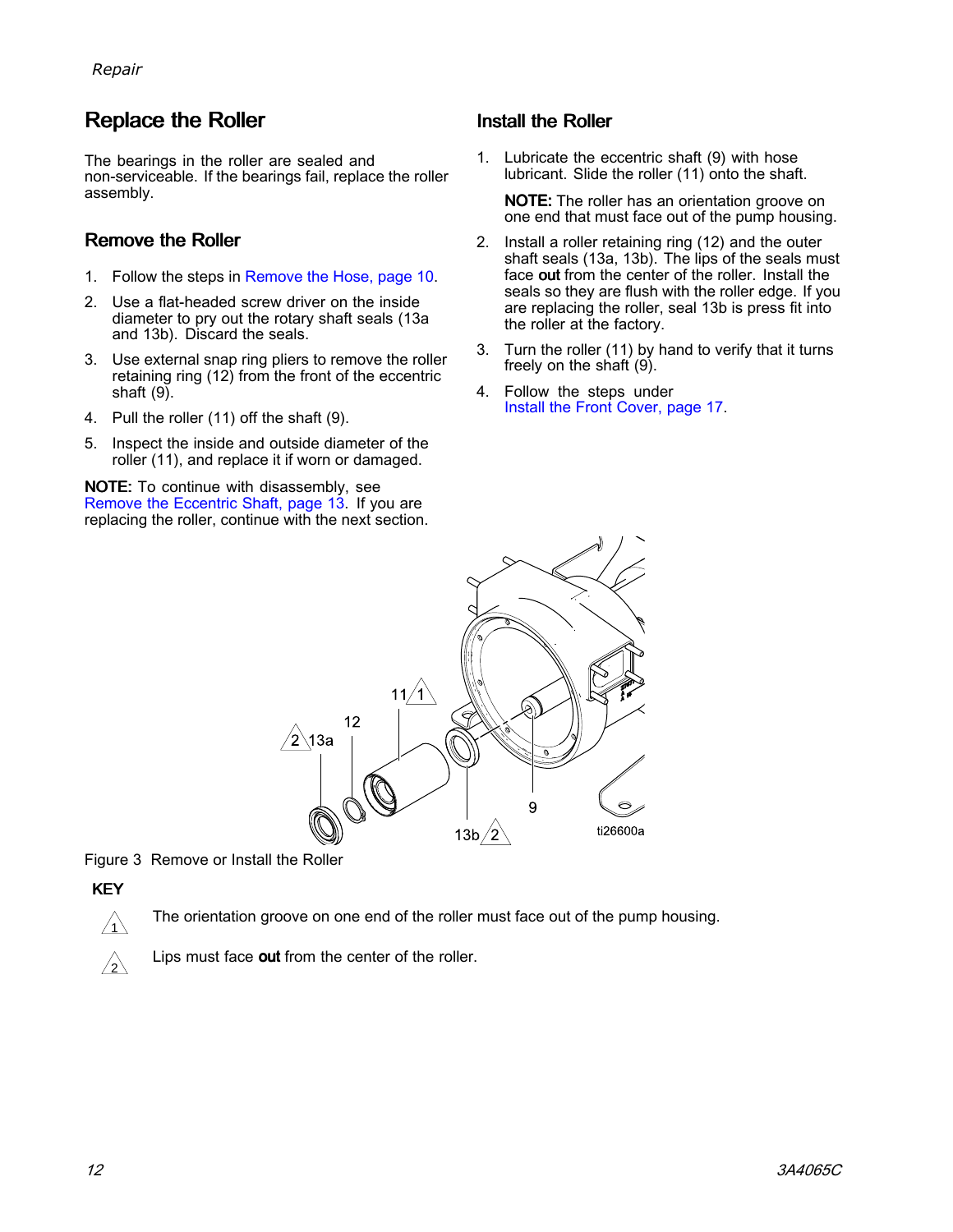## <span id="page-12-0"></span>**Complete Pump Repair**

#### **Disassembly**

Complete pump disassembly is necessary only to replace the main shaft assembly, for example in the case of <sup>a</sup> failed bearing.

#### Remove the Eccentric Shaft

- 1. Follow the steps in [Remove](#page-9-0) the Hose, page [10](#page-9-0).
- 2. Follow the steps in [Remove](#page-11-0) the Roller, page [12](#page-11-0).
- 3. Use external snap ring pliers to remove the eccentric shaft retaining ring (10) from the motor output shaft (6).
- 4. Remove the eccentric shaft (9) from the motor output shaft  $(6)$ . Be sure to retain the eccentric shaft key (56).

NOTE: You may need to use <sup>a</sup> puller to disengage the eccentric shaft from the motor output shaft.

| Pump Model                     | <b>Bolt Size</b> |
|--------------------------------|------------------|
| $\sqrt{ST10}$                  | 6 mm             |
| ST23, ST26, and<br><b>ST30</b> | 8 mm             |

#### Remove the Motor Output Shaft

See Figure <sup>4</sup> on page 15.

- 1. Remove the four screws (31) and washers (21) that hold the gearbox and motor assembly (4) to the pump housing (1).
- 2. Remove the plastic plugs on the back of the motor to reveal threaded metric holes for <sup>a</sup> gear puller. Inspect the center opening. If it contains <sup>a</sup> snap ring, remove it.
- 3. Use <sup>a</sup> gear puller to remove the gearbox and motor assembly. Be sure to retain the motor output shaft key (57).

NOTE: For motor and gearbox repair information, contact SEW-Eurodrive.

- 4. Use <sup>a</sup> flat head screw driver on the inside diameter to remove the front rotary shaft seal (8). Discard the seal.
- 5. Use <sup>a</sup> large internal snap ring pliers to remove the retaining ring (7) from the pump housing (1).
- 6. Gently tap the gearbox end of the shaft (6) with <sup>a</sup> rubber mallet to drive the shaft out through the front of the pump housing (1).
- 7. Remove and discard the rear rotary shaft seal (5).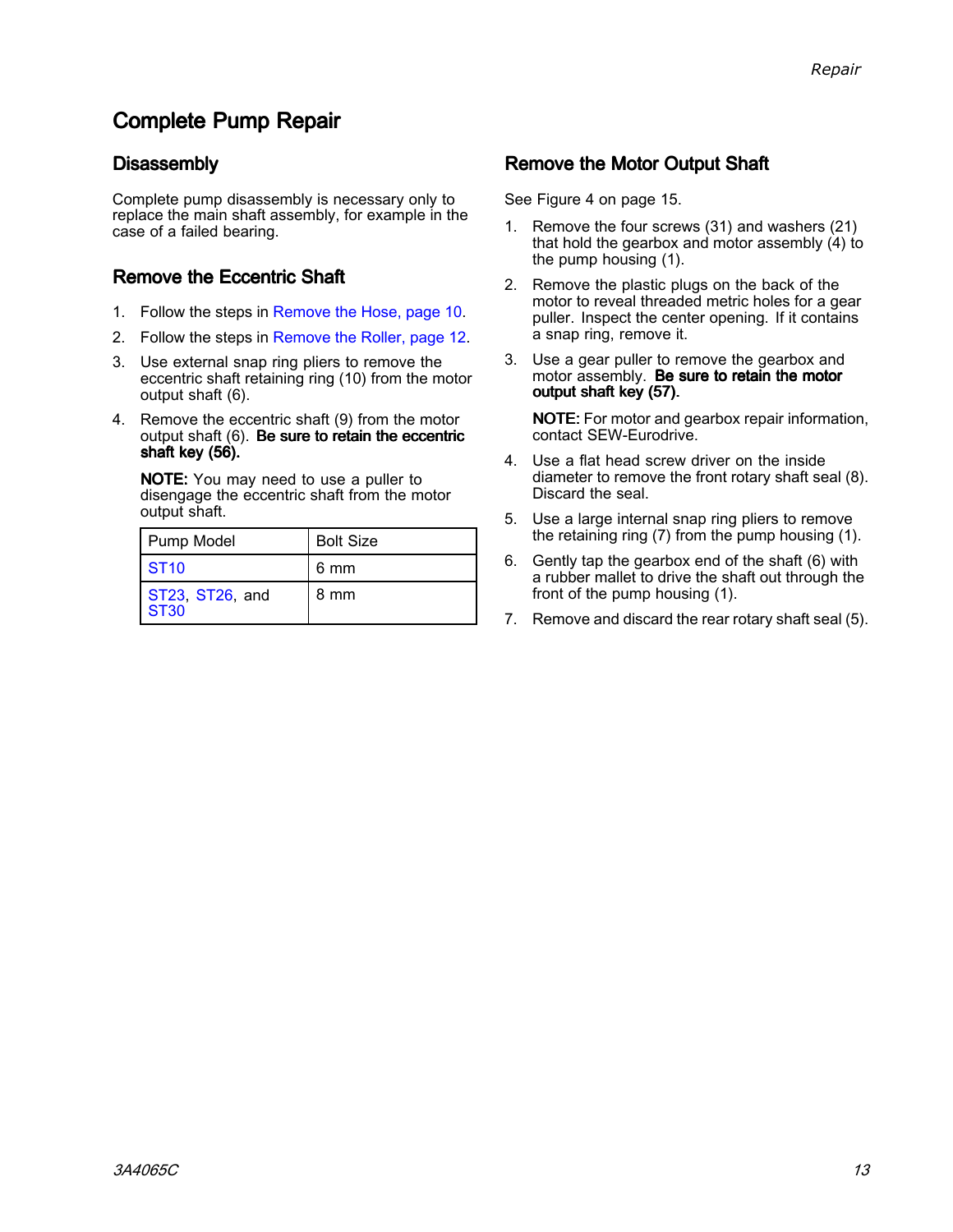### Reassembly

### Clean and Inspect All Parts

#### **NOTICE**

Use only genuine Graco replacement parts. Non-standard parts will void your warranty and may damage your equipment.

- Discard all used seals, gaskets and worn parts.
- Ensure that all new and existing parts are clean and undamaged.
- Thoroughly clean all parts with <sup>a</sup> compatible solvent and inspect for damage or wear. Replace all gaskets, washers, worn parts and hardware as necessary.
- Inspect the outer diameter of the pump roller. If the<br>surface has been worn, replace the roller surface has been worn, replace the roller.
- Inspect the bearings on the motor output shaft<br>(6) If the bearings are worn, replace the shaft (6). If the bearings are worn, replace the shaft assembly.
- Inspect the shaft and bearing bore in the pump bousing  $(1)$ . Ensure it is round without grooves housing (1). Ensure it is round, without grooves or other signs of wear, and free of dirt, filings, or other debris. <sup>A</sup> dirty or damaged bearing bore will greatly reduce the life of the bearings.
- Inspect all metal parts for signs of wear or cracks. Replace all worn parts.

### **NOTICE**

The pump housing is aluminum. To help prevent galling, inspect the bolt threads for foreign material and clean or replace if necessary.

### Install the Motor Output Shaft

- 1. Inspect the bearings and make sure that all rotate freely and are seated against the shoulder of the shaft (6).
- 2. Install the eccentric shaft key (56).
- 3. Coat the outer races of the shaft bearings and the inner diameter of the housing with lithium-based grease. Make sure there is no dirt or debris on either the bearings or the housing.
- 4. Insert the shaft (6) into the pump housing (1) from the front. Make sure that the bearings engage the opening flush and straight. If necessary, lightly tap the roller end of the shaft with <sup>a</sup> rubber mallet until the shaft is firmly seated in the pump housing.

Alternative Method: Prop the housing so the front is facing up. Insert the shaft from the top down.

### **NOTICE**

Do not force the shaft and bearings into the pump housing. This may cause damage to the bearings or the housing.

5. Install the bearing retaining ring (7) in front of the outer bearing.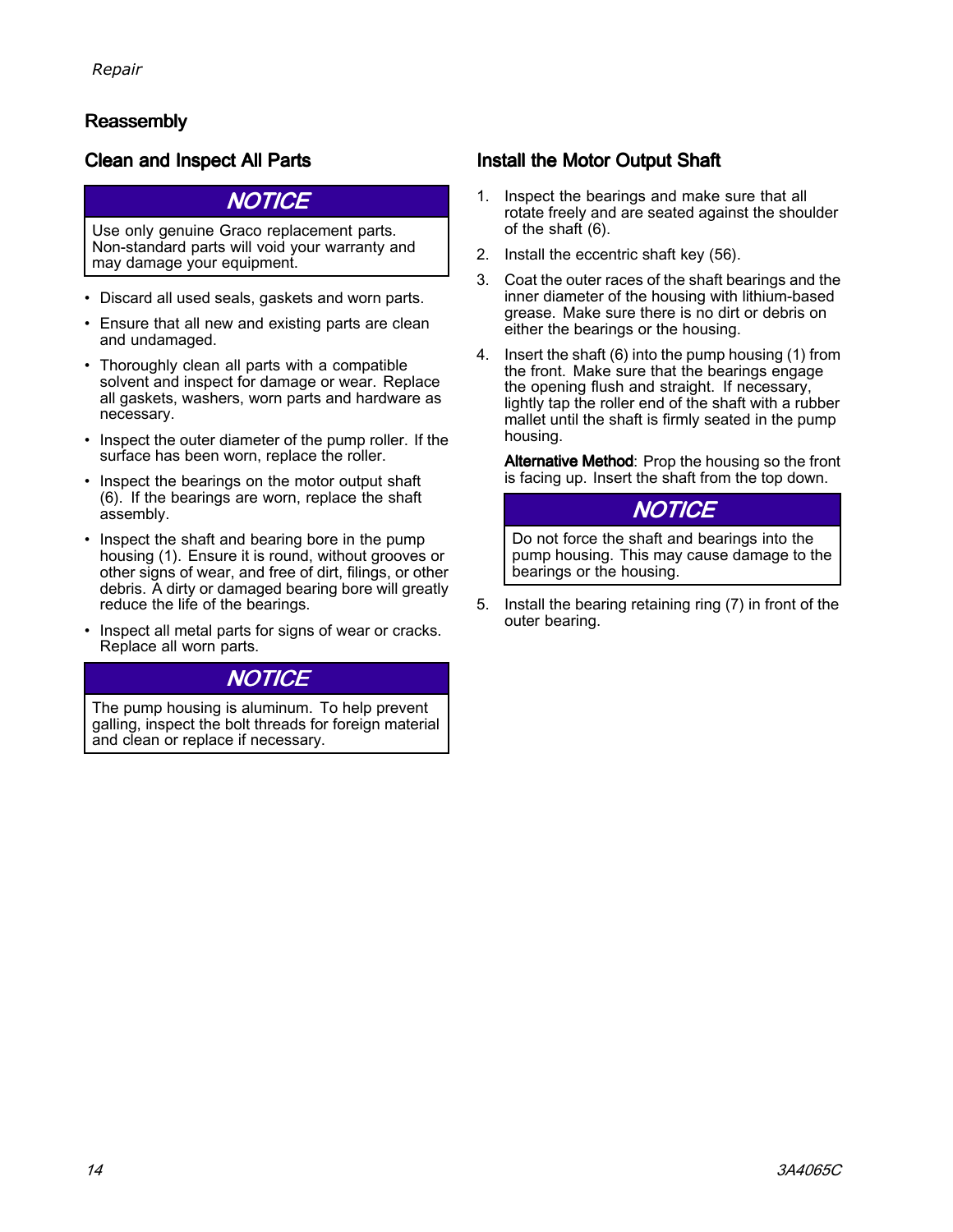#### Install the Seals

- 1. Clean the surfaces that the seals will contact.
- 2. Grease the pump with lithium-based grease. Remove the plug (33) from the pump housing and replace with a zerk fitting (1/8-27 npt, not included). Add grease until it passes through the outer bearing of the shaft. This provides a visual reference of the proper amount of grease. Remove the zerk fitting.
- 3. Press <sup>a</sup> new seal (5) onto the pump end of the shaft (6) and <sup>a</sup> new seal (8) into the bore at the front of the pump housing (1).The lips of the seals must face toward the shaft bearings. Do<br>not install the seals past the plane of the bousir not install the seals past the plane of the housing.

NOTE: If the seals are installed too deep, they may cause excessive friction.

- 4. Turn the shaft by hand <sup>a</sup> couple of times to be sure that the shaft rotates smoothly.
- 5. Reinstall the plug (33).



Figure <sup>4</sup> Remove or Install the Motor Output Shaft and Eccentric Shaft

| <b>Key</b> |                                                                              |
|------------|------------------------------------------------------------------------------|
|            | Lips of the front rotary shaft seal (8) must face toward the shaft bearings. |
| /2         | Lips of the rear rotary shaft seal (5) must face into the pump housing.      |
| /3         | Lubricate with lithium-based grease.                                         |
|            | Lubricate with anti-seize compound                                           |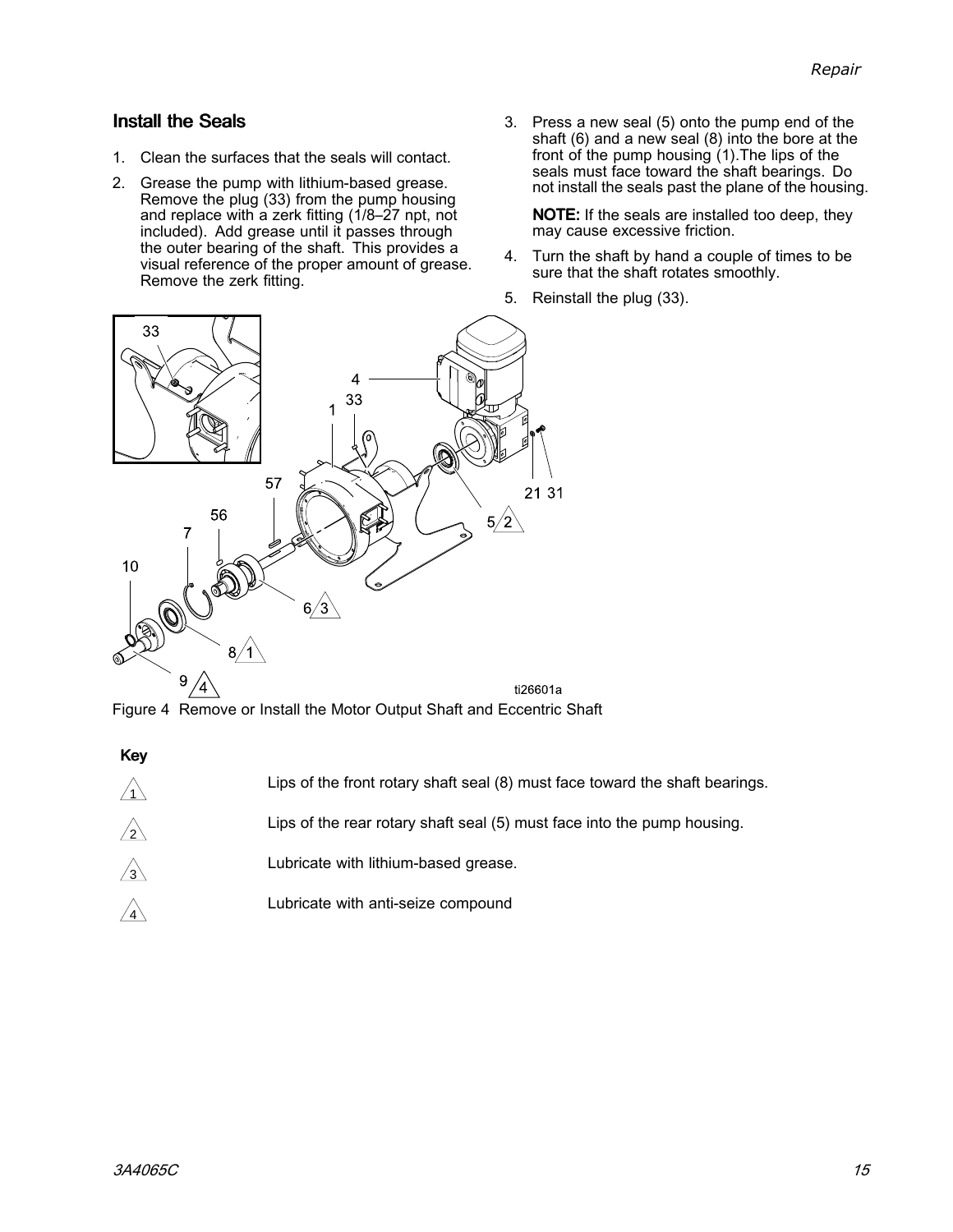### <span id="page-15-0"></span>Install the Motor and Gearbox

- 1. Use an anti-seize compound to lubricate the motor output shaft (6) and the keyway.
- 2. Install the motor output shaft key (57).
- 3. Remove the plastic cap on the back of the gearbox, if one is present.
- 4. Slide the motor and gearbox assembly (4) onto the shaft (6). Secure the assembly to the pump housing (1) with the four screws (31) and washers (21). Torque to the value shown in the table.

| <b>Model</b>                                 | Torque              |
|----------------------------------------------|---------------------|
| <b>ST<sub>10</sub></b><br>and<br><b>ST23</b> | 8 ft-lb (10.8 N•m)  |
| <b>ST26</b>                                  | 18 ft-lb (24.4 N•m) |
| <b>ST 30</b>                                 | 32 ft-lb (43.4 N•m) |

### Install the Eccentric Shaft

- 1. Verify that the eccentric shaft key (56) is installed.
- 2. Use an anti-seize compound to lubricate the eccentric shaft (9). Slide the eccentric shaft over the end of the motor output shaft (6). Use <sup>a</sup> soft rod and a plastic mallet to tap lightly on the round base until the eccentric shaft is fully seated on the motor output shaft.
- 3. Secure the eccentric shaft (9) with the retaining ring (10).
- 4. Follow the steps under Install the [Roller,](#page-11-0) page [12](#page-11-0), and Install the [Hose,](#page-10-0) page [11](#page-10-0).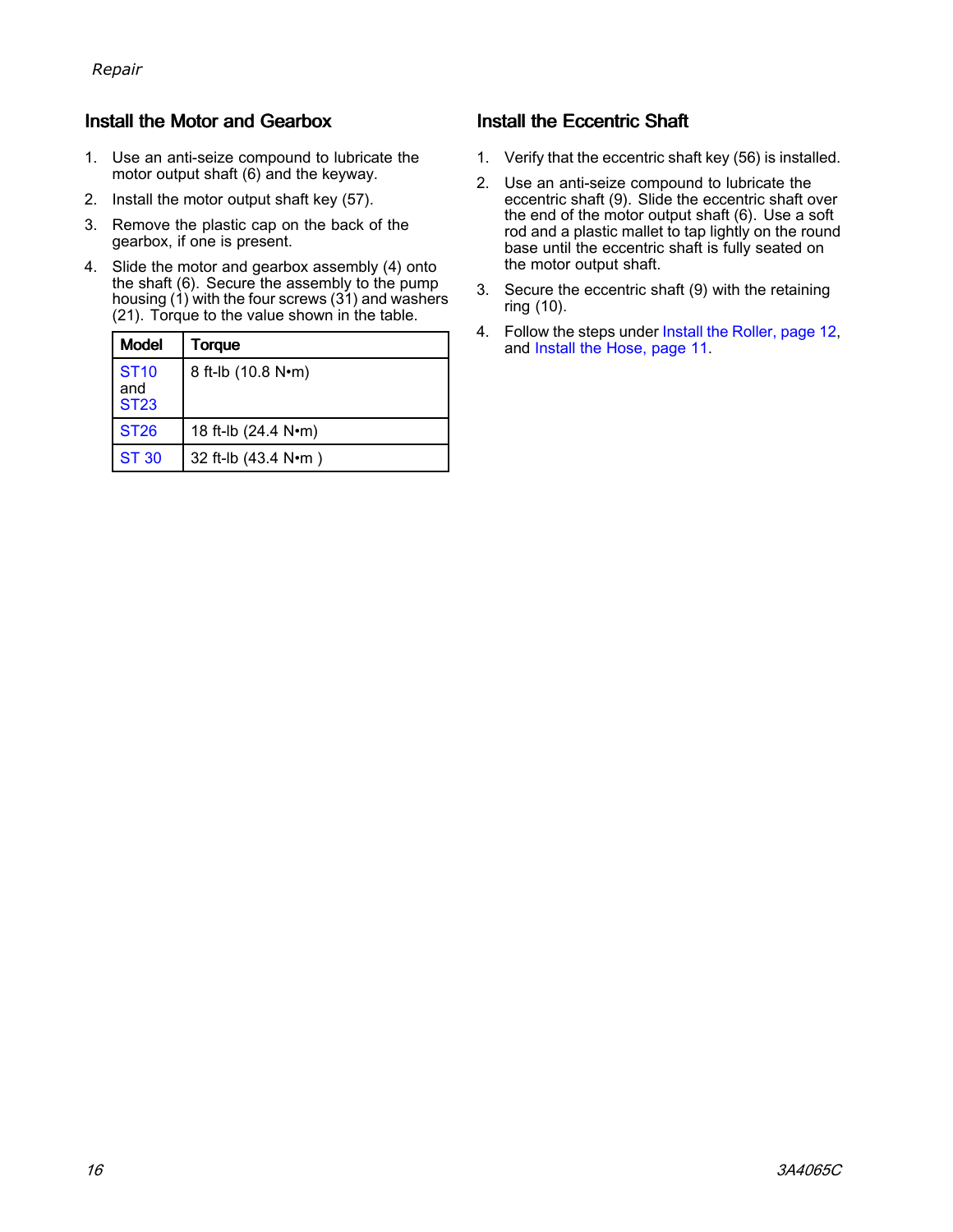### <span id="page-16-0"></span>Install the Front Cover

1. Clean any debris from the gasket mating surfaces on the front cover (16) and the pump housing (1).

NOTE: The pump housing and front cover must be free of dirt, debris and residue to ensure <sup>a</sup> leak-free seal.

- 2. Line up the holes in the gasket (15) with the holes in the cover (16). Place the gasket on the cover.
- 3. Line up the front cover (16) and gasket (15) with the pump housing (1). **ST10 and ST23:** Install the flangehead bolts (45) onto the front cover (16).  $ST26$  and  $ST30$ : Install the bolts (45), with flat washers (53) and lock washers (52), onto the front cover (16).Torque the bolts evenly and oppositely to the torque shown in the table.

| <b>Model</b>                          | <b>Torque</b>       |
|---------------------------------------|---------------------|
| ST <sub>10</sub> and ST <sub>23</sub> | 8 ft-lb (10.8 N•m)  |
| <b>ST26</b>                           | 18 ft-lb (24.4 N•m) |
| <b>ST 30</b>                          | 32 ft-lb (43.4 N•m) |

### Lubricate the Pump



To reduce the risk of fire or explosion that can result from static sparking or chemical incompatibility:

- • Keep the pump properly filled with genuine Graco hose lubricant.
- Verify that the hose lubricant is compatible with your pumped fluid.

## **NOTICE**

The vent and drain port threads are aluminum. To help prevent galling, inspect the bolt threads for foreign material and clean or replace if necessary.

- 1. Wrap the drain plug (29) threads with PTFE tape and install the plug into the bottom cover port. Be sure that it is tight to prevent leakage of lubricant.
- 2. Use <sup>a</sup> funnel with <sup>a</sup> flexible spout to add hose lubricant through the vent port. The lubricant level must cover the bottom of the roller.

NOTE: If you are using the optional leak sensor, overfilling may cause nuisance tripping of the sensor.

See the table below for the correct amount of lubricant for your pump. Pre-measuring the correct amount will help prevent overfilling.

| Pump<br><b>Model</b> | <b>Amount of Hose Lubricant</b><br>(approximate) |
|----------------------|--------------------------------------------------|
|                      | 4.5 fl. oz (130 ml)                              |
| 2                    | 12 fl. oz. (350 ml)                              |
| 3                    | 27 fl. oz (800 ml)                               |
|                      | 34 fl oz (1000 ml)                               |

3. Wrap the vent plug (30) threads with PTFE tape and screw it into the vent port.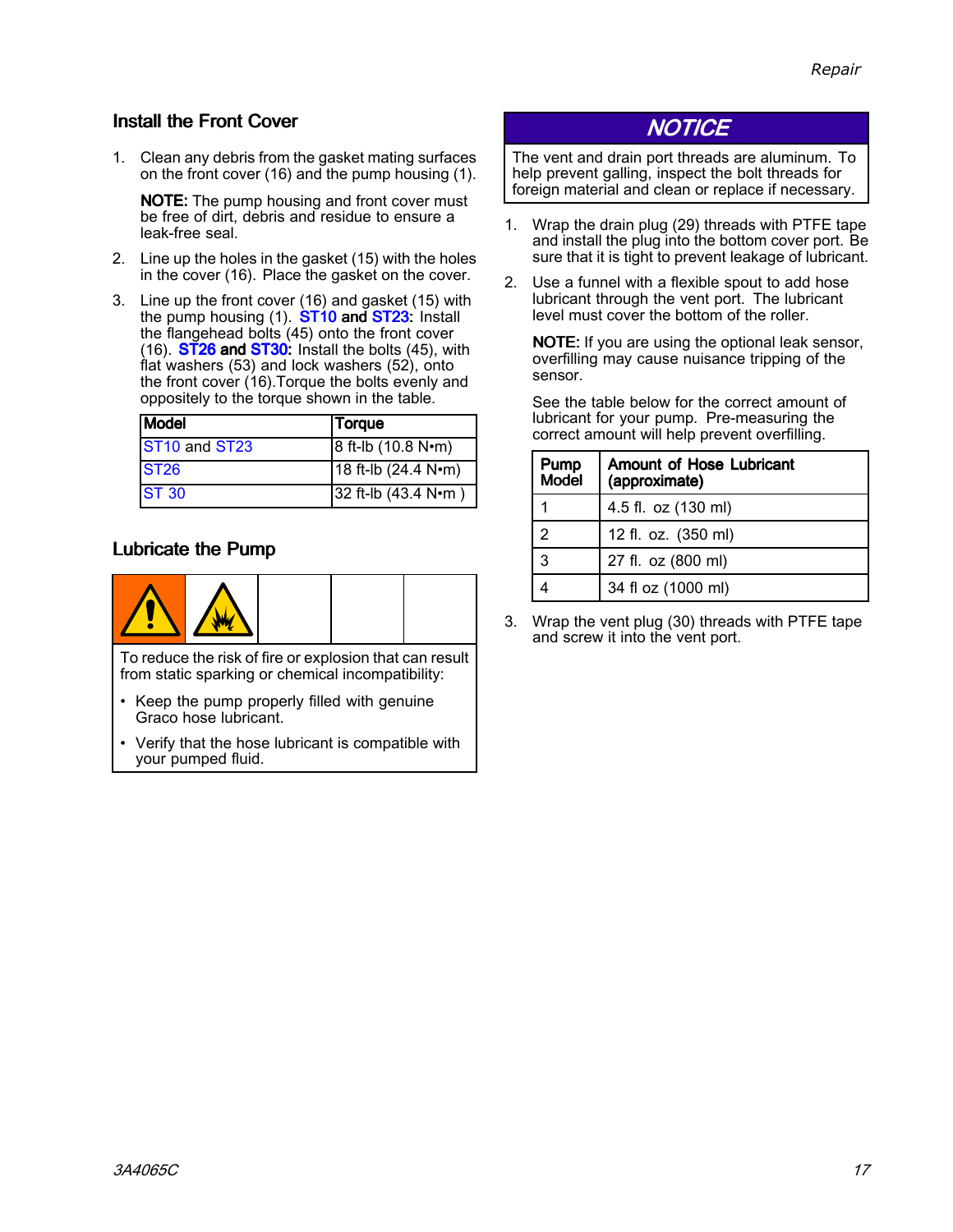# <span id="page-17-0"></span>**Parts**

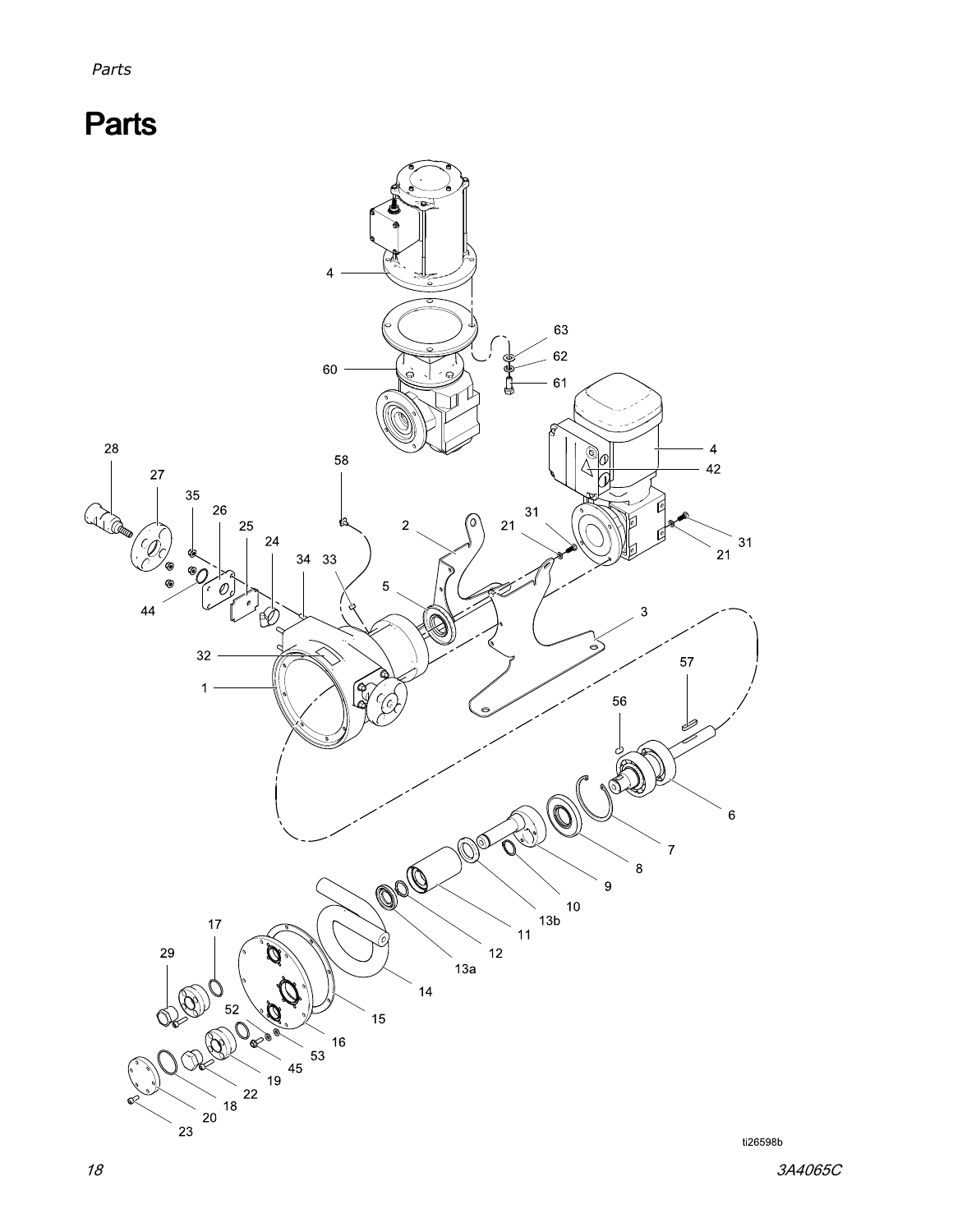## SoloTech Municipal Series 10 Parts

| <b>Ref</b>        | Part   | <b>Description</b>                                                 | Qty            |
|-------------------|--------|--------------------------------------------------------------------|----------------|
| $\mathbf{1}$      |        | HOUSING, pump                                                      | 1              |
| $\overline{2}$    | 17C220 | FOOT, mounting, left                                               | $\overline{1}$ |
| 3                 | 17C221 | FOOT, mounting, right                                              | 1              |
| 4                 |        | MOTOR, AC                                                          | $\overline{1}$ |
|                   | 25A365 | HAC; 0.75 hp, 19.50:1                                              |                |
|                   | 25A366 | MAC; 0.50 hp, 48.00:1                                              |                |
|                   | 25A367 | LAC; 0.25 hp, 157.43:1                                             |                |
|                   | 24Z038 | MPM; BLDC, 1.0 hp                                                  | 1              |
| 5 <sup>†</sup>    | ====   | SEAL, motor shaft, rear                                            | 1              |
| 6‡                | ———    | <b>MOTOR SHAFT.</b><br>subassembly                                 | $\mathbf{1}$   |
| 7 <sup>†</sup>    |        | RING, retaining, internal, 80<br>mm                                | 1              |
| 8‡                |        | SEAL, motor shaft, front                                           | 1              |
| 9                 | 24Y837 | <b>ECCENTRIC SHAFT (driver</b><br>assembly), kit; includes ref. 10 | 1              |
| 10                |        | RING, retaining, external, 27<br>mm; included with ref. 9          | 1              |
| 11                | 24Y789 | ROLLER ASSEMBLY, kit,<br>includes ref. 12 and 13                   | 1              |
| 12                |        | RING, retaining, external, 25<br>mm                                | 1              |
| 13a,<br>13b       | 24Y845 | SEALS, eccentric shaft, front<br>and back                          | 1 ea.          |
| 14                |        | HOSE, 10 mm                                                        | $\overline{1}$ |
|                   | 24Y797 | Natural Rubber, black                                              |                |
|                   | 24Y798 | CSM, orange                                                        |                |
|                   | 24Y800 | Nitrile, yellow                                                    |                |
| $15+$             | $  -$  | GASKET, front cover                                                | 1              |
| $16*$             | 24Y829 | FRONT COVER, kit                                                   | 1              |
| $\overline{17^*}$ | 121110 | O-RING                                                             | $\overline{2}$ |
| $18*$             | 107249 | O-RING                                                             | 1              |
| $19*$             | 17C529 | HANDLE, cover                                                      | $\overline{2}$ |
| $20*$             | 17C521 | <b>SIGHTGLASS</b>                                                  | 1              |
| $\overline{21}$   | 117018 | <b>WASHER</b>                                                      | 10             |
| $22*$             | 124164 | SCREW, M6-1.0 x 25mm,<br>stainless steel                           | 8              |
| $23*$             | 124313 | SCREW, M6-1 x 16mm,<br>stainless steel                             | 6              |
| 24                | 24Y825 | CLAMP, hose, size 12                                               | $\overline{2}$ |

**▲ Replacement Danger and Warning labels, tags,** and cards are available at no cost.

— — Not sold separately.

\* Parts included in Front Cover Kit 24Y829.

| Ref                | Part             | <b>Description</b>                                                                | Qty             |
|--------------------|------------------|-----------------------------------------------------------------------------------|-----------------|
| $25+$              |                  | GASKET, hose plate                                                                | $\overline{2}$  |
| 26                 | 17B693           | PLATE, hose barb                                                                  | $\overline{2}$  |
| 27                 | 17B690           | FLANGE, hose barb                                                                 | 2               |
| $\overline{2}8$    | 24Y813<br>24Y814 | BARB, hose kit; includes<br>o-ring (ref. 44)<br>Stainless steel<br><b>PVDF</b>    | $\mathfrak{p}$  |
| $29*$              | 16K274           | PLUG, hex, 3/4 npt                                                                | 1               |
| $30*$              | 16K281           | VENT, breather, muffler; 3/4<br>npt                                               | 1               |
| 31                 | 114670           | SCREW, cap, hex head, M6-1<br>x 16mm                                              | $\overline{10}$ |
| $32^$              | 16K630           | LABEL, warning                                                                    | $\overline{1}$  |
| 33                 | 110208           | PLUG, pipe, headless                                                              | $\overline{1}$  |
| 34                 |                  | STUD, M6, fastener                                                                | 8               |
| 35                 | 17G152           | NUT, lock, hex, flange,                                                           | 8               |
| $42\blacktriangle$ | 15J075           | LABEL, warning                                                                    | 1               |
| $\overline{43}$    |                  | LUBRICANT A                                                                       | $\overline{1}$  |
|                    | 24K692           | Glycerin; 1 quart (0.9 l)                                                         |                 |
|                    | 24Y920           | Glycerin; 0.5 gallon (1.9 l)                                                      |                 |
|                    | 24K694           | Glycerin; 1 gallon (3.8 l)                                                        |                 |
| 44                 | 103255           | O-RING; included with ref. 28                                                     | $\mathfrak{p}$  |
| $45*$              | 17G170           | SCREW, flange head, M6-1 x<br>20 mm                                               | 8               |
| 54                 | 24Y445           | <b>GRACO MOTOR CONTROL;</b><br>used on MPM (BLDC) pumps                           | 1               |
| $\overline{55}$    | 15Y051           | CABLE, M12, 8 pin, m/f, 3.0 m<br>$(9.8 \text{ ft})$ ; used on MPM (BLDC)<br>pumps | 1               |
| 56‡                | 17C575           | KEY, eccentric shaft                                                              | $\overline{1}$  |
| 57                 | 25A838           | KEY, motor output shaft                                                           | 1               |
| 58                 | 116343           | SCREW, ground                                                                     | 1               |
| 59                 | 17B594           | TOOL, BLDC, shaft socket                                                          | 1               |
| 60                 | 24Z039           | <b>GEARBOX, BLDC</b>                                                              | 1               |
| 61                 |                  | SCREW, cap, hex hd, 3/8-16<br>x 1, grade 8.8                                      | 4               |
| 62                 |                  | WASHER, lock, 3/8                                                                 | 4               |
| 63                 |                  | WASHER, flat, 3/8                                                                 | 4               |

† Parts included in Gasket Kit 24Y833.

‡ Parts included in Motor Shaft Kit 24Y841.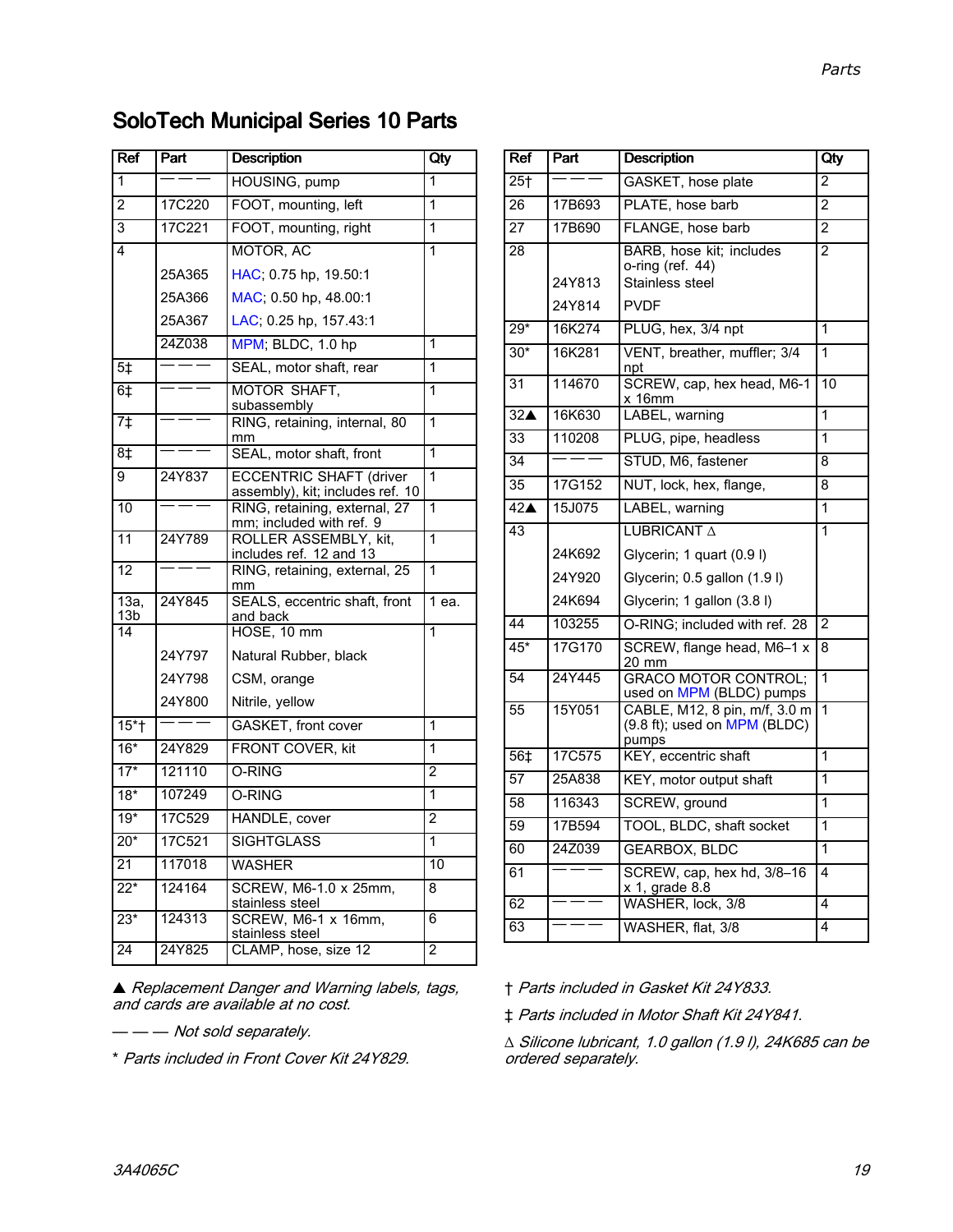## SoloTech Municipal Series 23 Parts

| Ref                    | Part   | <b>Description</b>                                                 | Qty            |
|------------------------|--------|--------------------------------------------------------------------|----------------|
| 1                      |        | <b>HOUSING</b>                                                     | 1              |
| $\overline{2}$         | 17C222 | FOOT, mounting, left                                               | 1              |
| 3                      | 17C223 | FOOT, mounting, right                                              | 1              |
| 4                      |        | MOTOR, AC                                                          | 1              |
|                        | 25A368 | HAC; 1.0 hp, 19.13:1                                               |                |
|                        | 25A369 | MAC; 0.75 hp, 48.00:1                                              |                |
|                        | 25A367 | LAC; 0.25 hp, 157.43:1                                             |                |
|                        | 24Z038 | MPM; 1.0 hp, BLDC                                                  | 1              |
| 5 <sup>†</sup>         |        | SEAL, rotary shaft, rear                                           | 1              |
| $6+$                   | 24Y842 | <b>MOTOR OUTPUT SHAFT, kit</b>                                     | 1              |
| $\overline{7\ddagger}$ |        | RING, retaining, internal, 90<br>mm                                | 1              |
| $\overline{8}$         |        | SEAL, rotary shaft, front                                          | 1              |
| 9                      | 24Y838 | <b>ECCENTRIC SHAFT (driver</b><br>assembly), kit; includes ref. 10 | 1              |
| 10                     |        | RING, retaining, external, 40<br>mm, included with ref. 9          | 1              |
| 11                     | 24Y794 | ROLLER ASSEMBLY, kit,<br>includes refs. 12 and 13                  | 1              |
| 12                     |        | RING, retaining, external, 35<br>mm                                | 1              |
| 13a<br>13b             | 24Y846 | SEALS, rotary shaft, front and<br>back                             | 1 ea.          |
| 14                     |        | H <sub>OSE</sub> , 23 mm                                           | 1              |
|                        | 24Y801 | Natural Rubber, black                                              |                |
|                        | 24Y802 | CSM, orange                                                        |                |
|                        | 24Y804 | Nitrile, yellow                                                    |                |
| $15*$                  |        | GASKET, front cover                                                | 1              |
| $16*$                  | 24Y830 | FRONT COVER, kit                                                   | 1              |
| $17*$                  | 121110 | O-RING                                                             | $\overline{2}$ |
| $18*$                  | 117337 | O-RING                                                             | 1              |
| $19*$                  | 17C529 | HANDLE, cover                                                      | 2              |
| $20*$                  | 17F092 | <b>SIGHTGLASS</b>                                                  | 1              |
| 21                     | 117018 | <b>WASHER</b>                                                      | 10             |
| $22*$                  | 124164 | SCREW, M6-1.0 x 25mm,<br>stainless steel                           | 8              |
| $23*$                  | 124313 | SCREW, M6-1 x 16mm,<br>stainless steel                             | 6              |
| 24                     | 24Y826 | CLAMP, hose, size 20                                               | $\overline{2}$ |

▲ Replacement Danger and Warning labels, tags,<br>and cards are available at no cost and cards are available at no cost.

— — — Not sold separately.

\* Parts included in Front Cover Kit 24Y830.

| <b>Ref</b>         | Part             | <b>Description</b>                                                              | Qty            |
|--------------------|------------------|---------------------------------------------------------------------------------|----------------|
| $25+$              |                  | GASKET, hose plate                                                              | $\overline{2}$ |
| 26                 | 17B694           | PLATE, hose barb                                                                | $\mathfrak{p}$ |
| 27                 | 17B691           | FLANGE, hose barb                                                               | $\overline{2}$ |
| 28                 | 24Y816<br>24Y817 | BARB, hose, kit; includes<br>o-ring (ref. 44)<br>Stainless steel<br><b>PVDF</b> | 2              |
| $29*$              | 16K274           | PLUG, hex, 3/4 npt                                                              | 1              |
| $30*$              | 16K281           | VENT, breather, muffler, 3/4                                                    | 1              |
|                    |                  | npt                                                                             |                |
| 31                 | 114670           | SCREW, cap, hex head, M6-1<br>x 16mm                                            | 10             |
| 32 <sub>4</sub>    | 16K630           | LABEL, warning                                                                  | 1              |
| 33                 | 110208           | PLUG, pipe, headless                                                            | 1              |
| 34                 |                  | STUD, M6, fastener                                                              | 8              |
| 35                 | 17G152           | NUT, lock, hex, flange,                                                         | 8              |
| $42\blacktriangle$ | 15J075           | LABEL, warning                                                                  | 1              |
| 43                 |                  | LUBRICANT A                                                                     | 1              |
|                    | 24K692           | Glycerin; 1 quart (0.9 l)                                                       |                |
|                    | 24Y920           | Glycerin; 0.5 gallon (1.9 l)                                                    |                |
|                    | 24K694           | Glycerin; 1 gallon (3.8 l)                                                      |                |
| 44                 | 107550           | O-RING; included with ref. 28                                                   | $\overline{2}$ |
| $45*$              | 17G170           | SCREW, flange head, , M6-1<br>x 20 mm                                           | 8              |
| 54                 | 24Y445           | <b>GRACO MOTOR CONTROL;</b><br>used on MPM (BLDC) pumps                         | 1              |
| 55                 | 15Y051           | CABLE, M12, 8 pin, m/f, 3.0 m<br>(9.8 ft); used on MPM (BLDC)<br>pumps          | 1              |
| 56 <sup>†</sup>    | 17C576           | KEY, eccentric shaft                                                            | 1              |
| $\overline{57}$    | 25A838           | KEY, motor output shaft                                                         | 1              |
| 58                 | 116343           | SCREW, ground                                                                   | 1              |
| 59                 | 17B594           | TOOL, BLDC, shaft socket                                                        | 1              |
| 60                 | 24Z039           | <b>GEARBOX, BLDC</b>                                                            | 1              |
| 61                 |                  | SCREW, cap, hex hd, 3/8-16<br>x 1, grade 8.8                                    | 4              |
| 62                 | Ξ.               | WASHER, lock, 3/8                                                               | 4              |
| 63                 |                  | WASHER, flat, 3/8                                                               | 4              |

† Parts included in Gasket Kit 24Y834.

‡ Parts included in Main Shaft Kit 24Y842.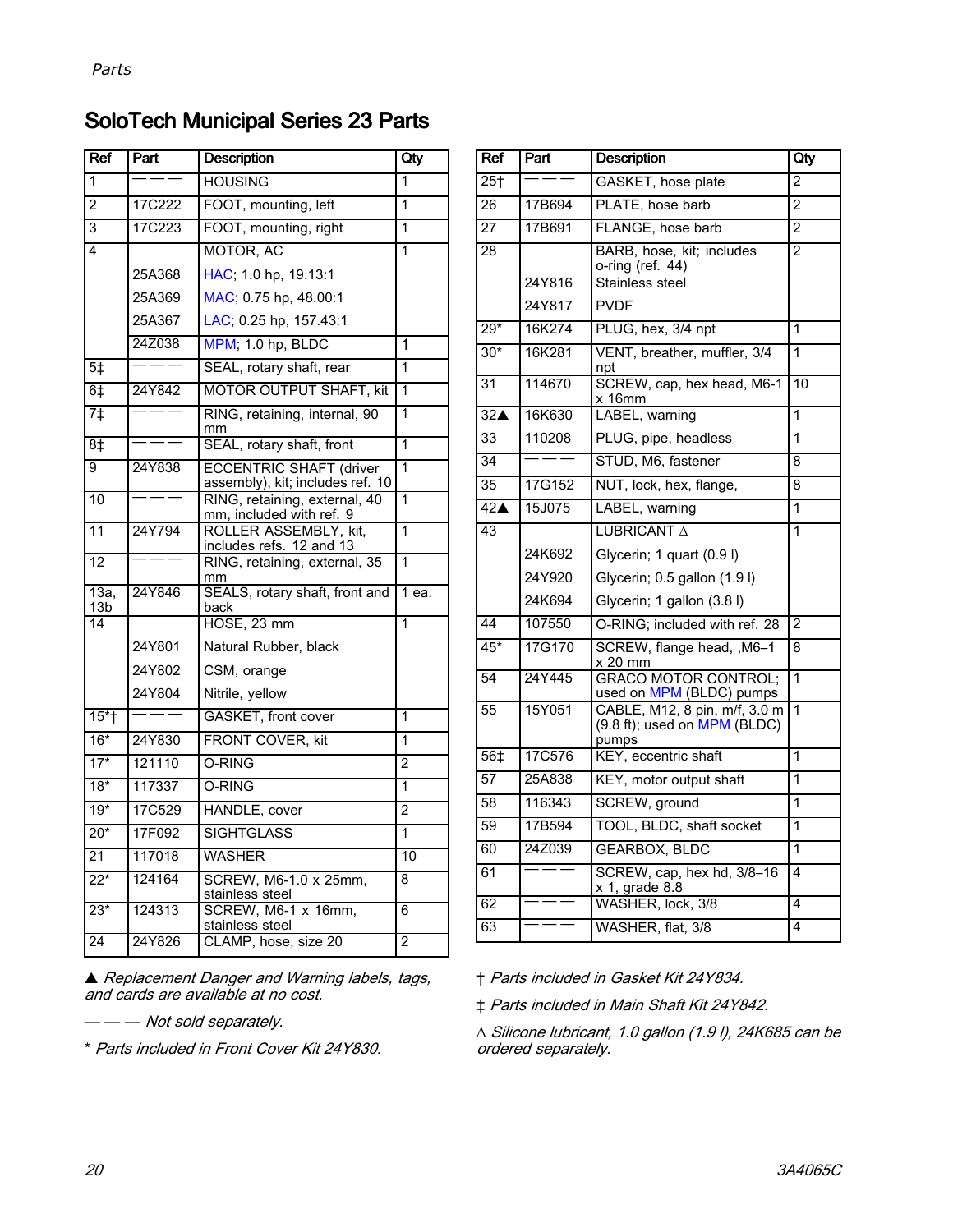## SoloTech Municipal Series 26 Parts

| Ref                        | Part    | <b>Description</b>                                                 | Qty            |
|----------------------------|---------|--------------------------------------------------------------------|----------------|
| 1                          | ---     | <b>HOUSING</b>                                                     | 1              |
| $\overline{2}$             | 17C224  | FOOT, mounting, left                                               | 1              |
| 3                          | 17C225  | FOOT, mounting, right                                              | $\mathbf{1}$   |
| 4                          |         | MOTOR, AC                                                          | 1              |
|                            | 25A370  | HAC; 2.0 hp, 19.27:1                                               |                |
|                            | 25A371  | MAC; 1.0 hp, 47.02:1                                               |                |
|                            | 25A372  | LAC; 0.33 hp, 145.00:1                                             |                |
|                            | 24Z037  | MPM; 1.5 hp, BLDC                                                  | 1              |
| 5 <sup>‡</sup>             |         | SEAL, rotary shaft, rear                                           | 1              |
| 6‡                         | 24Y843  | <b>MOTOR OUTPUT SHAFT, kit</b>                                     | $\mathbf{1}$   |
| 7 <sup>†</sup>             |         | RING, retaining, internal, 110<br>mm                               | 1              |
| 8‡                         |         | SEAL, rotary shaft, front                                          | $\overline{1}$ |
| 9                          | 24Y839  | <b>ECCENTRIC SHAFT (driver</b><br>assembly), kit; includes ref. 10 | $\overline{1}$ |
| 10                         |         | RING, retaining, external, 45<br>mm; included with ref. 9          | 1              |
| 11                         | 24Y795  | ROLLER ASSEMBLY, kit,<br>includes ref. 13                          | 1              |
| 12                         |         | RING, retaining, external, 45<br>mm                                | 1              |
| $13a$ ,<br>13 <sub>b</sub> | 24Y847  | SEALS, rotary shaft, front and<br>back                             | 1 ea.          |
| 14                         |         | HOSE, 26 mm                                                        | $\overline{1}$ |
|                            | 24Y805  | Natural Rubber, black                                              |                |
|                            | 24Y806  | CSM, orange                                                        |                |
|                            | 24Y808  | Nitrile, yellow                                                    |                |
| $15*$                      | $=$ $-$ | GASKET, front cover                                                | 1              |
| $16*$                      | 24Y831  | FRONT COVER, kit                                                   | 1              |
| $17*$                      | 121110  | O-RING                                                             | $\overline{2}$ |
| $18*$                      | C20242  | O-RING                                                             | 1              |
| $19*$                      | 17C529  | HANDLE, cover                                                      | $\overline{2}$ |
| $20*$                      | 17C608  | <b>SIGHTGLASS</b>                                                  | $\mathbf{1}$   |
| $\overline{21}$            | 108788  | <b>WASHER</b>                                                      | 10             |
| $22*$                      | 124164  | SCREW, M6-1.0 x 25mm,<br>stainless steel                           | 8              |
| $23*$                      | 124313  | SCREW, M6-1 x 16mm,<br>stainless steel                             | 6              |
| $\overline{24}$            | 24Y827  | CLAMP, hose, size 28                                               | $\overline{2}$ |
| 25 <sub>†</sub>            |         | GASKET, hose plate                                                 | $\overline{2}$ |

▲ Replacement Danger and Warning labels, tags,<br>and cards are available at no cost. and cards are available at no cost.

— — — Not sold separately.

\* Parts included in Front Cover Kit 24Y831.

| Ref                | Part   | <b>Description</b>                                                     | Qty                     |
|--------------------|--------|------------------------------------------------------------------------|-------------------------|
| 26                 | 17B695 | PLATE, hose barb                                                       | 2                       |
| 27                 | 17B691 | FLANGE, hose barb                                                      | $\overline{2}$          |
| 28                 |        | BARB, hose, kit; includes<br>o-ring (ref. 44)                          | $\overline{2}$          |
|                    | 24Y819 | Stainless steel                                                        |                         |
|                    | 24Y820 | <b>PVDF</b>                                                            |                         |
| $29*$              | 16K274 | PLUG, hex, 3/4 npt                                                     | 1                       |
| $30*$              | 16K281 | VENT, breather, muffler                                                | 1                       |
| 31                 | 107558 | SCREW, cap, hex head,<br>M8-1.25 x 25mm                                | 10                      |
| 32 <sub>A</sub>    | 16K630 | LABEL, warning                                                         | $\overline{1}$          |
| 33                 | 110208 | PLUG, pipe, headless                                                   | 1                       |
| 34                 |        | STUD, M8, fastener                                                     | 8                       |
| 35                 | 17G188 | NUT, lock, hex, flange,                                                | 8                       |
| $42\blacktriangle$ | 15J075 | LABEL, warning                                                         | 1                       |
| 43                 |        | LUBRICANT A                                                            | 1                       |
|                    | 24K692 | Glycerin; 1 quart (0.9 l)                                              |                         |
|                    | 24Y920 | Glycerin; 0.5 gallon (1.9 l)                                           |                         |
|                    | 24K694 | Glycerin; 1 gallon (3.8 l)                                             |                         |
| 44                 | 107550 | O-RING; included with ref. 28                                          | $\overline{2}$          |
| $45*$              | 112084 | SCREW, flange head,<br>M8-1.25 x 25mm,                                 | 8                       |
| $52*$              | 107542 | WASHER, lock, spring                                                   | 8                       |
| $53*$              | 111003 | WASHER, flat                                                           | 8                       |
| 54                 | 24Y445 | <b>GRACO MOTOR CONTROL;</b><br>used on MPM (BLDC) pumps                | 1                       |
| 55                 | 15Y051 | CABLE, M12, 8 pin, m/f, 3.0 m<br>(9.8 ft); used on MPM (BLDC)<br>pumps | 1                       |
| 56‡                | 17C577 | KEY, eccentric shaft                                                   | 1                       |
| 57                 | 25A839 | KEY, motor output shaft                                                | 1                       |
| 58                 | 116343 | SCREW, ground                                                          | 1                       |
| 59                 | 17B595 | TOOL, BLDC, shaft socket                                               | $\overline{1}$          |
| 60                 | 24Z040 | <b>GEARBOX, BLDC</b>                                                   | 1                       |
| 61                 |        | SCREW, cap, hex hd, 3/8-16<br>$x$ 1, grade 8.8                         | 4                       |
| 62                 |        | WASHER, lock, 3/8                                                      | 4                       |
| 63                 |        | WASHER, flat, 3/8                                                      | $\overline{\mathbf{4}}$ |
|                    |        |                                                                        |                         |

† Parts included in Gasket Kit 24Y835.

‡ Parts included in Main Shaft Kit 24Y843.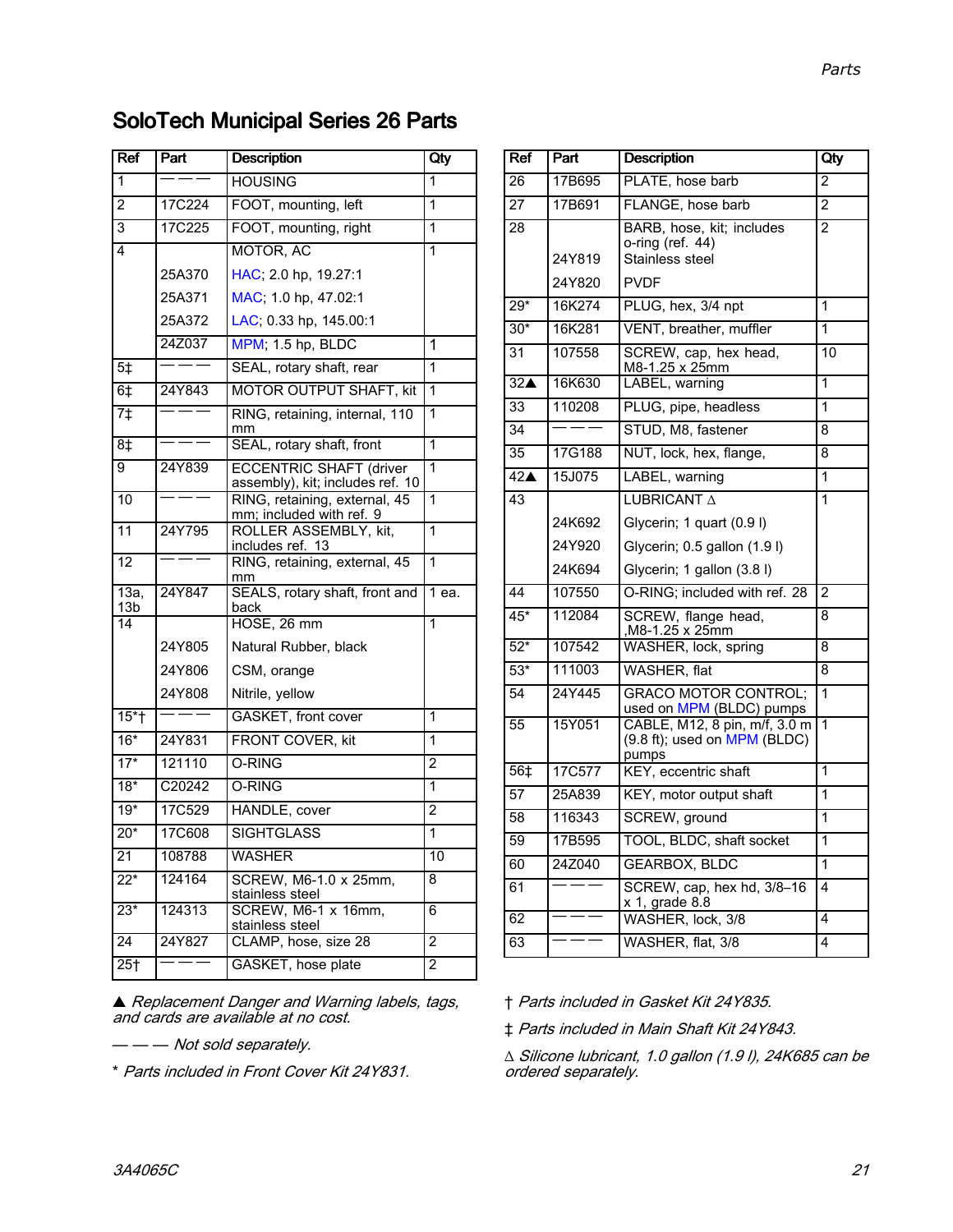## SoloTech Municipal Series 30 Parts

| <b>Ref</b>              | Part          | <b>Description</b>                                                 | Qty            |
|-------------------------|---------------|--------------------------------------------------------------------|----------------|
| 1                       |               | <b>HOUSING</b>                                                     | 1              |
| $\overline{2}$          | 17C226        | FOOT, mounting, left                                               | 1              |
| 3                       | 17C227        | FOOT, mounting, right                                              | 1              |
| 4                       |               | MOTOR, AC                                                          | 1              |
|                         | 25A374        | HAC; 3.0 hp, 19.70:1                                               |                |
|                         | 25A375        | MAC: 1.5 hp, 48.00:1                                               |                |
|                         | 25A376        | LAC; 0.5 hp, 150.06:1                                              |                |
|                         | 24Z037        | MPM, 2.2 hp, BLDC                                                  | 1              |
| 5 <sup>‡</sup>          |               | SEAL, rotary shaft, rear                                           | 1              |
| $6+$                    | 24Y844        | <b>MOTOR OUTPUT SHAFT, kit</b>                                     | 1              |
| 7 <sup>†</sup>          |               | RING, retaining, internal, 120<br>mm                               | 1              |
| 8‡                      |               | SEAL, rotary shaft, front                                          | 1              |
| 9                       | 24Y840        | <b>ECCENTRIC SHAFT (driver</b><br>assembly), kit; includes ref. 10 | $\overline{1}$ |
| 10                      |               | RING, retaining, external, 50<br>mm; included with ref. 9          | 1              |
| 11                      | 24Y796        | ROLLER ASSEMBLY, kit,<br>includes refs. 12 and 13                  | 1              |
| 12                      |               | RING, retaining, external, 45<br>mm                                | 1              |
| 13a,<br>13 <sub>b</sub> | 24Y847        | SEALS, rotary shaft, front and<br>back                             | 1 ea.          |
| 14                      |               | HOSE, 30 mm                                                        | 1              |
|                         | 24Y809        | Natural Rubber, black                                              |                |
|                         | 24Y810        | CSM, orange                                                        |                |
|                         | 24Y812        | Nitrile, yellow                                                    |                |
| $15*$ †                 | $=$ $=$       | GASKET, front cover                                                | 1              |
| $16*$                   | 24Y832        | FRONT COVER, kit                                                   | 1              |
| $17*$                   | 121110        | O-RING                                                             | $\overline{2}$ |
| $18*$                   | C20242        | O-RING                                                             | 1              |
| $19*$                   | 17C529        | HANDLE, cover                                                      | $\overline{2}$ |
| $20*$                   | <b>17C608</b> | <b>SIGHTGLASS</b>                                                  | 1              |
| 21                      | 16Y267        | WASHER, flat, M10                                                  | 10             |
| $22*$                   | 124164        | SCREW, M6-1.0 x 25mm,<br>stainless steel                           | 8              |
| $23*$                   | 124313        | SCREW, M6-1 x 16mm,<br>stainless steel                             | 6              |
| 24                      | 24Y828        | CLAMP, hose, size 32                                               | $\overline{2}$ |
| $\overline{25}$ †       |               | GASKET, hose plate                                                 | $\overline{c}$ |

▲ Replacement Danger and Warning labels, tags,<br>and cards are available at no cost. and cards are available at no cost.

— — — Not sold separately.

\* Parts included in Front Cover Kit 24Y832.

| Ref                | Part   | <b>Description</b>                                                     | Qty            |
|--------------------|--------|------------------------------------------------------------------------|----------------|
| $\overline{26}$    | 17B696 | PLATE, hose barb                                                       | $\overline{2}$ |
| $\overline{27}$    | 17B692 | FLANGE, hose barb                                                      | $\overline{2}$ |
| $\overline{28}$    | 24Y822 | BARB, hose, kit; includes<br>o-ring (ref. 44)<br>Stainless steel       | $\overline{2}$ |
|                    | 24Y823 | <b>PVDF</b>                                                            |                |
| $29*$              | 16K274 | PLUG, hex, 3/4 npt                                                     | 1              |
| $30*$              | 16K281 | VENT, breather, muffler, 3/4<br>npt                                    | $\overline{1}$ |
| 31                 | 16Y268 | SCREW, cap, hex head,<br>M10-1.5 x 25mm                                | 10             |
| 32 <sub>4</sub>    | 16K630 | LABEL, warning                                                         | 1              |
| 33                 | 110208 | PLUG, pipe, headless                                                   | 1              |
| 34                 |        | STUD, M8, fastener                                                     | 8              |
| 35                 | 17G188 | NUT, lock, hex, flange,                                                | 8              |
| $42\blacktriangle$ | 15J075 | LABEL, warning                                                         | 1              |
| 43                 |        | LUBRICANT A                                                            | 1              |
|                    | 24K692 | Glycerin; 1 quart (0.9 l)                                              |                |
|                    | 24Y920 | Glycerin; 0.5 gallon (1.9 l)                                           |                |
|                    | 24K694 | Glycerin; 1 gallon (3.8 l)                                             |                |
| 44                 | 107249 | O-RING: included with ref. 28                                          | $\overline{2}$ |
| $45*$              | 16K729 | SCREW, flange head,<br>M8-1.25 x 25mm                                  | 10             |
| $52*$              | 16K738 | WASHER, lock, spring                                                   | 10             |
| $53*$              | 112914 | WASHER, flat                                                           | 10             |
| 54                 | 24Y445 | <b>GRACO MOTOR CONTROL:</b><br>used on MPM (BLDC) pumps                | $\overline{1}$ |
| 55                 | 15Y051 | CABLE, M12, 8 pin, m/f, 3.0 m<br>(9.8 ft); used on MPM (BLDC)<br>pumps | 1              |
| 56‡                | 17C577 | KEY, eccentric shaft                                                   | 1              |
| 57                 | 25A840 | KEY, motor output shaft                                                | 1              |
| $\overline{58}$    | 116343 | SCREW, ground                                                          | 1              |
| 59                 | 17B596 | TOOL, BLDC, shaft socket                                               | 1              |
| 60                 | 24Z041 | <b>GEARBOX, BLDC</b>                                                   | 1              |
| 61                 |        | SCREW, cap, hex hd, 3/8-16<br>x 1, grade 8.8                           | 4              |
| 62                 |        | WASHER, lock, 3/8                                                      | 4              |
| 63                 |        | WASHER, flat, 3/8                                                      | 4              |

† Parts included in Gasket Kit 24Y836.

‡ Parts included in Main Shaft Kit 24Y844.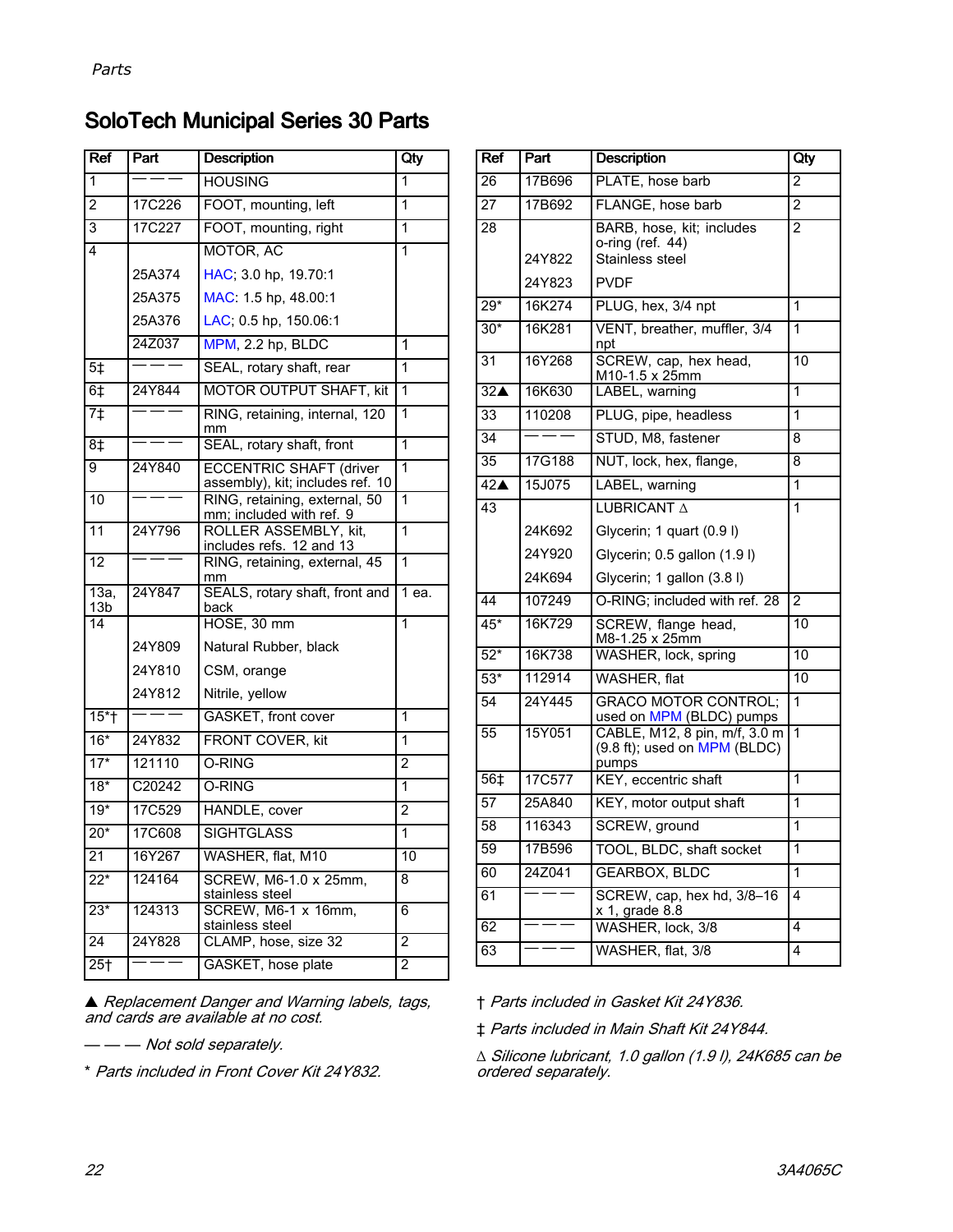# <span id="page-22-0"></span>Kits and Accessories

## For AC and BLDC Motors

#### Leak Sensor Kit 24Y849

Upgrade kit, to add <sup>a</sup> leak sensor to an existing system. Includes leak sensor and housing. NOTE: Also purchase <sup>a</sup> cable from the following selections. For systems with BLDC motors that use a Graco Motor Control, order an extension cable from the first section. For systems with AC motors that use <sup>a</sup> VFD, order <sup>a</sup> field-wireable cable from the second section.

#### Leak Sensor/PLC Extension Cables (For BLDC Motors)

#### M8, 4–pin

| Part   | <b>Description</b> |
|--------|--------------------|
| 121683 | 9.8 ft; 3.0 m      |
| 17H349 | 24.6 ft; 7.5 m     |
| 17H352 | 52.5 ft; 16 m      |
|        |                    |

#### Leak Sensor Cables; Field Wireable (for VFDs)

M8, 4–pin

| Part   | <b>Description</b> |  |  |
|--------|--------------------|--|--|
| 17H389 | 9.8 ft; 3.0 m      |  |  |
| 17H390 | 24.6 ft; 7.5 m     |  |  |
|        |                    |  |  |

17H391 52.5 ft; <sup>16</sup> <sup>m</sup>

### For BLDC Motors

#### Graco Motor Control Kit 24Y445

Replacement kit includes Graco Motor Control with necessary software.

#### Software Upgrade Kit 17H103

Upgrade kit includes software token and instructions. NOTE: Also purchase Programming Cable Kit 24Y788.

#### Motor Feedback Cables

M12, 8–pin

| Part   | <b>Description</b> |
|--------|--------------------|
| 17F709 | 1.0 ft; 0.3 m      |
| 15Y051 | 9.8 ft; 3.0 m      |
| 16X521 | 24.6 ft; 7.5 m     |
| 16P791 | 52.5 ft; 16 m      |
|        |                    |

#### PLC Control Cable

M8, 4–pin

| Part   | <b>Description</b> |
|--------|--------------------|
| 17H365 | 9.8 ft; 3.0 m      |
| 17H366 | 24.6 ft: 7.5 m     |
| 17H367 | 52.5 ft; 16 m      |
|        |                    |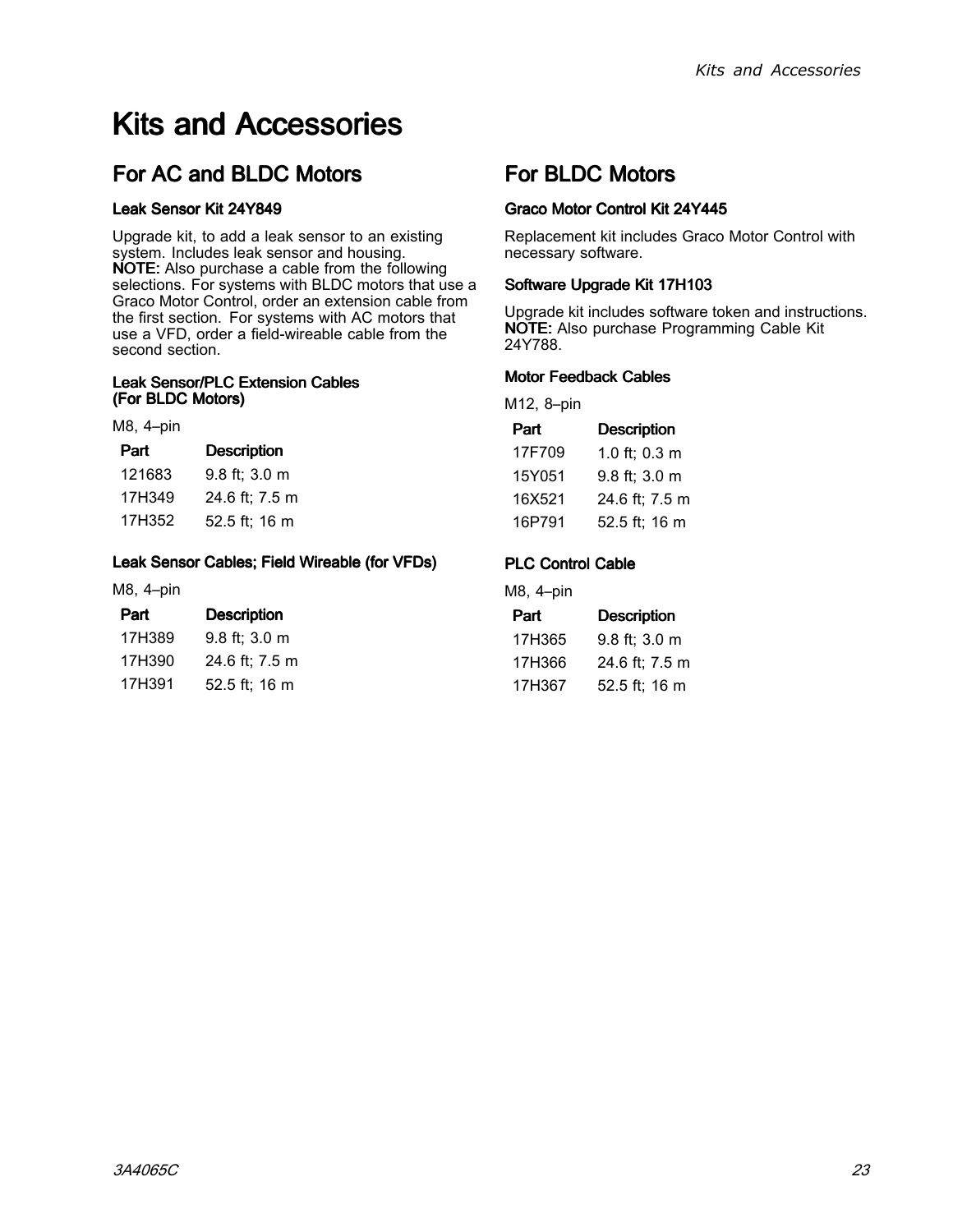# <span id="page-23-0"></span>**Technical Data**

| <b>SoloTech Peristaltic Pumps</b>                                                        |               |                                                   |  |
|------------------------------------------------------------------------------------------|---------------|---------------------------------------------------|--|
|                                                                                          | <b>U.S.</b>   | <b>Metric</b>                                     |  |
| Maximum Fluid Working Pressure                                                           | 125 psi       | 0.9 MPa, 9 bar                                    |  |
| Motor Horsepower/Gear Ratio                                                              |               | See the identification tag on your<br>gear motor. |  |
| Maximum Pump Speed                                                                       |               | <b>90 RPM</b>                                     |  |
| <b>Environmental Temperature Range</b><br>(Do not allow material to freeze in the pump.) | 14°F to 104°F | $-10^{\circ}$ C to $40^{\circ}$ C                 |  |
| <b>Maximum Flow</b>                                                                      |               |                                                   |  |
| <b>ST10</b>                                                                              | $0.67$ gpm    | $2.5$ lpm                                         |  |
| <b>ST23</b>                                                                              | 4.5 gpm       | 17.0 lpm                                          |  |
| <b>ST26</b>                                                                              | $9.8$ gpm     | 37.1 lpm                                          |  |
| <b>ST30</b>                                                                              | 15.8 gpm      | 59.8 lpm                                          |  |
| <b>Fluid Capacity per Revolution</b>                                                     |               |                                                   |  |
| <b>ST10</b>                                                                              | 0.007 gal.    | 0.031                                             |  |
| <b>ST23</b>                                                                              | $0.054$ gal.  | 0.201                                             |  |
| <b>ST26</b>                                                                              | $0.11$ gal.   | $0.42$                                            |  |
| <b>ST30</b>                                                                              | $0.18$ gal.   | $0.68$                                            |  |
| <b>Flange Dimensions</b>                                                                 |               |                                                   |  |
| <b>ST10</b>                                                                              |               |                                                   |  |
| Outer Diameter                                                                           | 3.54 in.      | 90 mm                                             |  |
| <b>Bolt Circle</b>                                                                       | 2.30-2.56 in. | 58-65 mm                                          |  |
| <b>Bolt Size</b>                                                                         |               | $1/2$ in.                                         |  |
| ST23 and ST26                                                                            |               |                                                   |  |
| Outer Diameter                                                                           | 4.25 in.      | 108 mm                                            |  |
| <b>Bolt Circle</b>                                                                       | 2.95-3.13 in. | 75-80 mm                                          |  |
| <b>Bolt Size</b>                                                                         |               | $1/2$ in.                                         |  |
| <b>ST30</b>                                                                              |               |                                                   |  |
| Outer Diameter                                                                           | 4.92 in.      | 125 mm                                            |  |
| <b>Bolt Circle</b>                                                                       | 3.35-3.54 in. | 85-90 mm                                          |  |
| <b>Bolt Size</b>                                                                         |               | $1/2$ in.                                         |  |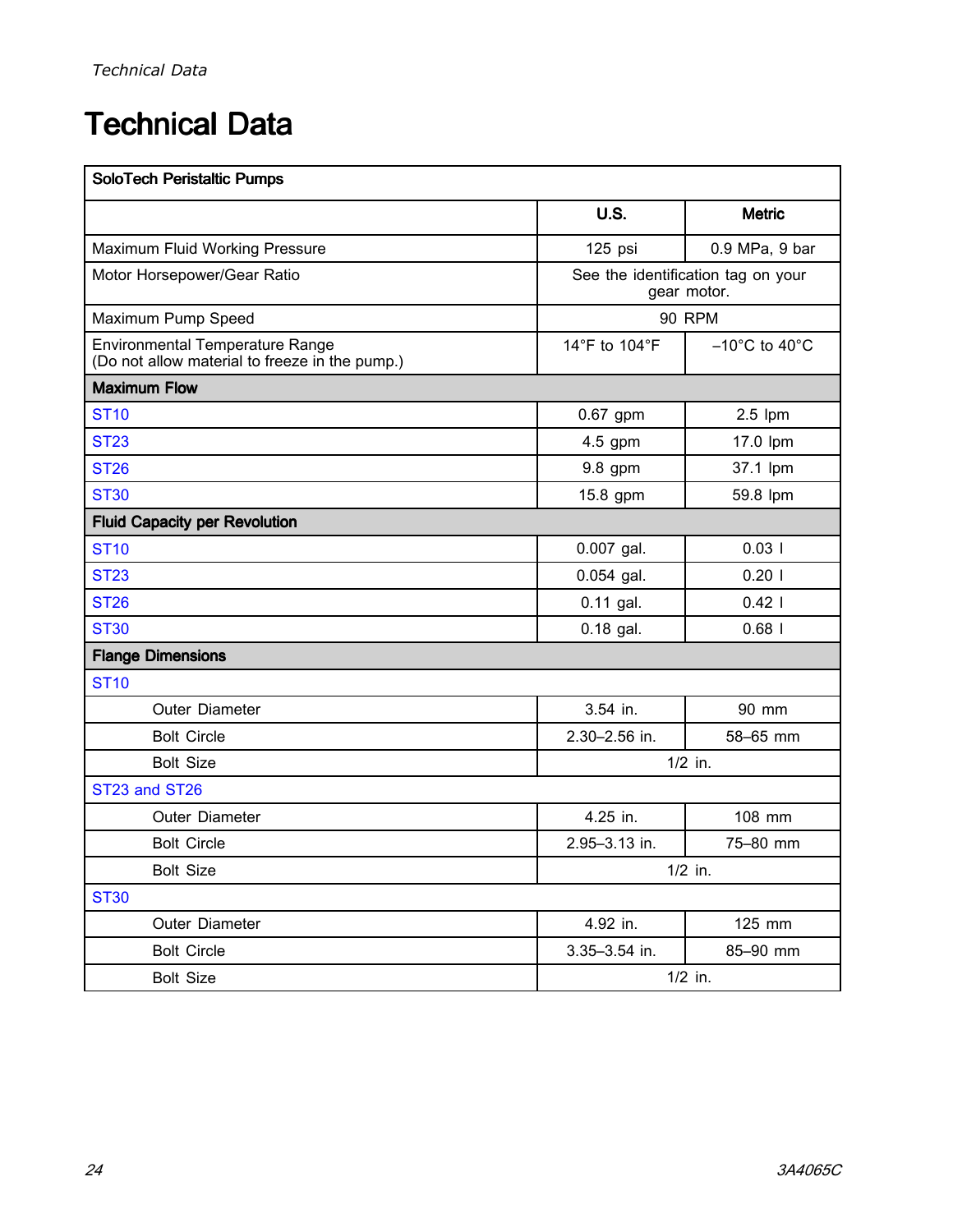| <b>SoloTech Peristaltic Pumps</b>      |                          |               |  |  |
|----------------------------------------|--------------------------|---------------|--|--|
|                                        | <b>U.S.</b>              | <b>Metric</b> |  |  |
| <b>Hose Inner Diameter</b>             |                          |               |  |  |
| <b>ST10</b>                            | 0.39 in.                 | 10 mm         |  |  |
| <b>ST23</b>                            | 0.91 in.                 | 23 mm         |  |  |
| <b>ST26</b>                            | 1.02 in.                 | 26 mm         |  |  |
| <b>ST30</b>                            | 1.18 in.                 | 30 mm         |  |  |
| <b>Weight</b>                          |                          |               |  |  |
| <b>ST10</b>                            | 55-65 lbs                | 25-29 kg      |  |  |
| <b>ST23</b>                            | 100-120 lbs.             | 45-54 kg      |  |  |
| <b>ST26</b>                            | 190-215 lbs.             | 86-98 kg      |  |  |
| <b>ST30</b>                            | 235-285 lbs              | 107-129 kg    |  |  |
| <b>Noise</b>                           |                          |               |  |  |
| Sound Pressure<br>Less than $70$ dB(A) |                          |               |  |  |
| <b>Wetted Parts</b>                    |                          |               |  |  |
| Hose options                           | Natural Rubber, CSM, NBR |               |  |  |
| Barbed fitting options                 | Stainless steel, PVDF    |               |  |  |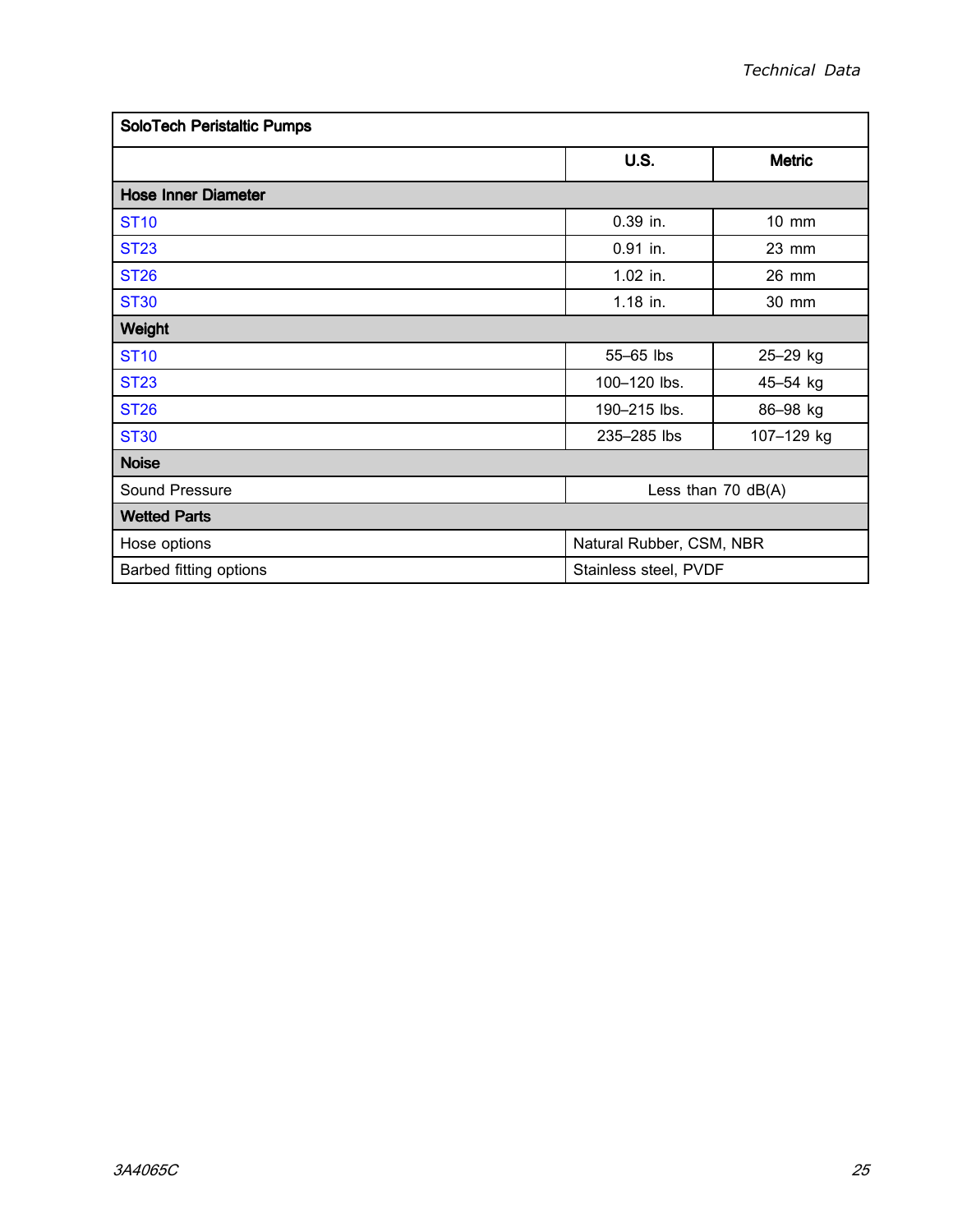| <b>SoloTech Peristaltic Pumps</b>                                                                                                                                                                                                            |                                                                                        |                                 |  |
|----------------------------------------------------------------------------------------------------------------------------------------------------------------------------------------------------------------------------------------------|----------------------------------------------------------------------------------------|---------------------------------|--|
|                                                                                                                                                                                                                                              | U.S.                                                                                   | <b>Metric</b>                   |  |
| <b>Technical Specifications for the Graco Motor Control</b><br>(All installations and wiring must comply with NEC and local electrical codes.)                                                                                               |                                                                                        |                                 |  |
| DC Power Supply                                                                                                                                                                                                                              |                                                                                        | Class 2 Power Supply only       |  |
| Approvals                                                                                                                                                                                                                                    |                                                                                        | <b>UL508C</b>                   |  |
| Conformity                                                                                                                                                                                                                                   | CE-Low Voltage (2006/95/EC),<br>EMC (2004/108/EC), and RoHS<br>(2011/65/EU) Directives |                                 |  |
| <b>Ambient Temperature</b>                                                                                                                                                                                                                   | $-40^{\circ}F - 104^{\circ}F$                                                          | $-40^{\circ}$ C $-40^{\circ}$ C |  |
| <b>Environment Rating</b>                                                                                                                                                                                                                    |                                                                                        | Type 4X, IP 66                  |  |
| Overtemperature Sensing Specifications (The drive is provided<br>with a means to accept and act upon a signal from a thermal<br>sensor in the motor. Motor overtemperature sensing is required<br>to provide the motor overload protection.) | 0-3.3 VDC, 1mA maximum                                                                 |                                 |  |
| Weight                                                                                                                                                                                                                                       | 10.5 lb.                                                                               | $4.8$ kg                        |  |
| <b>Input Specifications</b>                                                                                                                                                                                                                  |                                                                                        |                                 |  |
| Input Line Voltage                                                                                                                                                                                                                           | 120/240 VAC, line-to-line                                                              |                                 |  |
| Input Line Phasing                                                                                                                                                                                                                           |                                                                                        | Single Phase                    |  |
| Input Line Frequency                                                                                                                                                                                                                         | 50/60 Hz                                                                               |                                 |  |
| Input Current per Phase                                                                                                                                                                                                                      |                                                                                        | 16A                             |  |
| Maximum Branch Circuit Protection Rating                                                                                                                                                                                                     | 20A, Inverse Time Circuit Breaker                                                      |                                 |  |
| <b>Short Circuit Current Rating</b>                                                                                                                                                                                                          | 5 kA                                                                                   |                                 |  |
| <b>Output Specifications</b>                                                                                                                                                                                                                 |                                                                                        |                                 |  |
| <b>Output Line Voltage</b>                                                                                                                                                                                                                   | 0-264 VAC                                                                              |                                 |  |
| <b>Output Line Phasing</b>                                                                                                                                                                                                                   | Three Phase                                                                            |                                 |  |
| Output Current (Current limit, set via the software, is provided<br>as a secondary protection from motor overload.)                                                                                                                          | $0-12A$                                                                                |                                 |  |
| <b>Output Power</b>                                                                                                                                                                                                                          | 1.92 KW / 2.6 hp                                                                       |                                 |  |
| Output Overload                                                                                                                                                                                                                              |                                                                                        | 200% for 0.2 seconds            |  |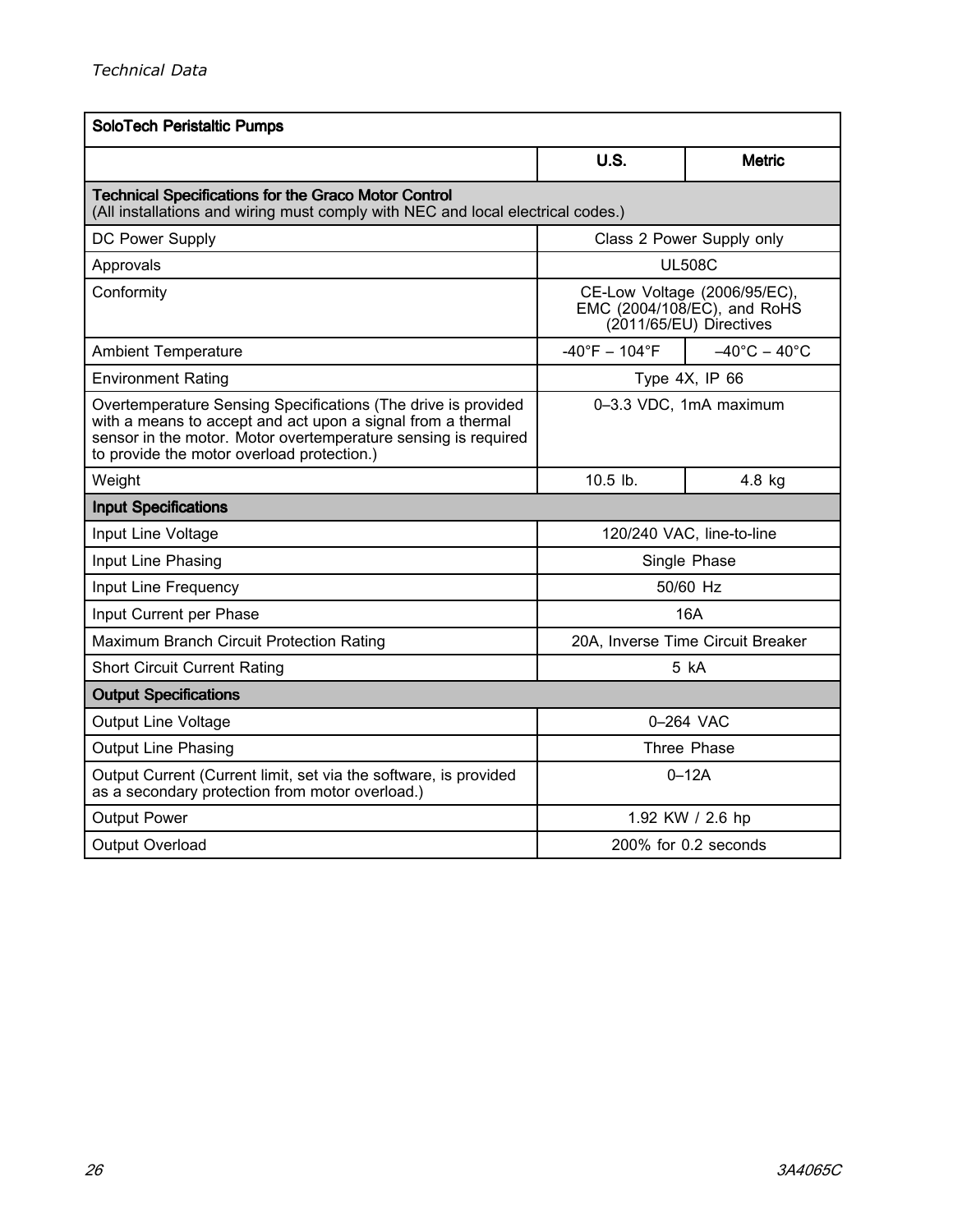# <span id="page-26-0"></span>**Notes**